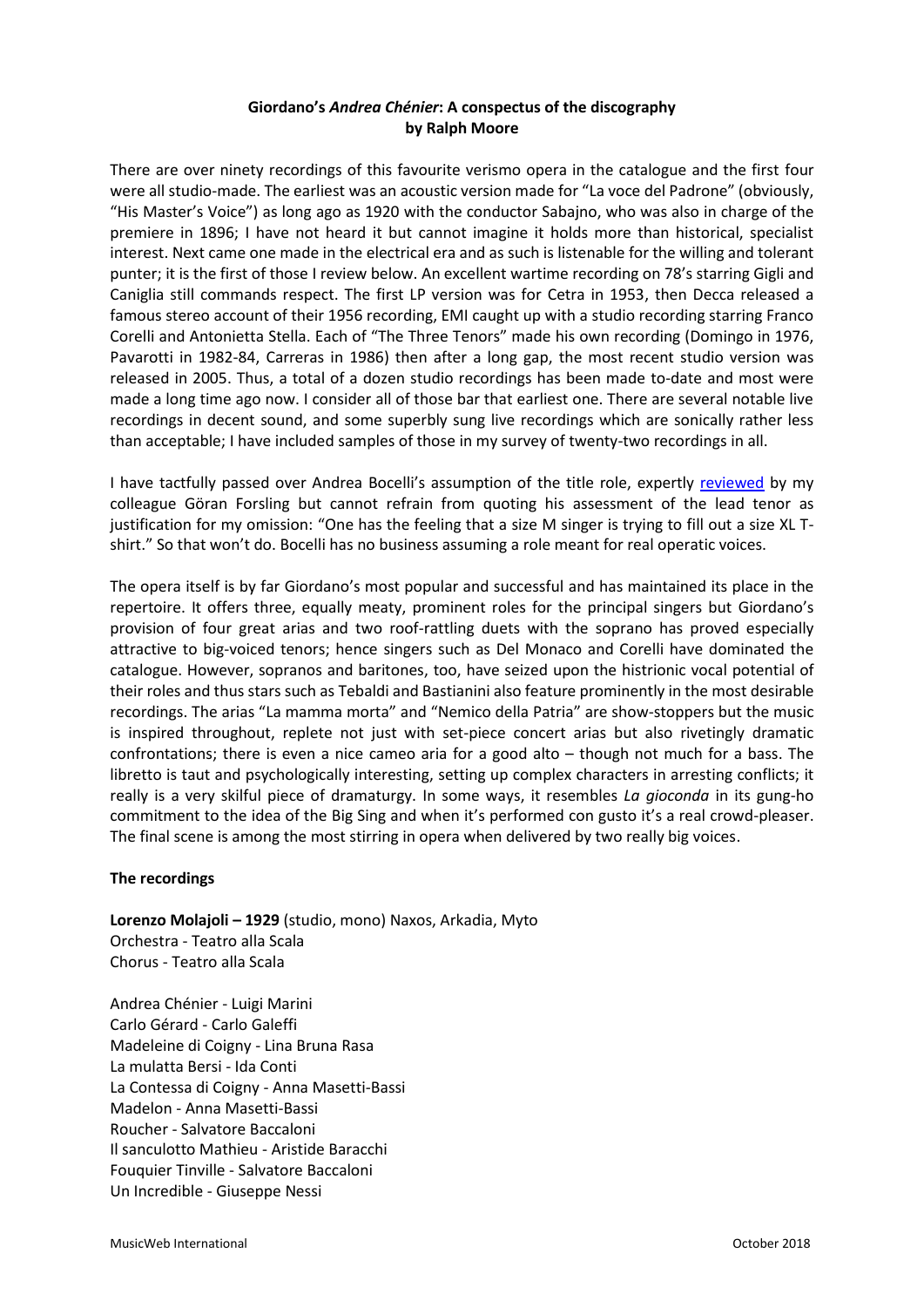Pietro Fléville - Natale Villa L'abate - Giuseppe Nessi

I want this recording in my collection as much for its historic significance as its intrinsic merit, but it has both. For me, the ill-fated Lina Bruna-Rasa alone is reason enough to buy this, especially as in this excellent Naxos re-mastering we get seven arias recorded by her in April and May 1928 when she was only twenty but already an extraordinarily mature and exciting singer. She has a terrifically gutsy lower register and a thrilling brilliance of tone which occasionally borders on the hysterical and uncontrolled but is ideal for verismo excesses.

Her presence and discographical importance apart, some might also point to the conducting as worthy of note. I am increasingly less inclined to scoff at the idea that the mysterious "Lorenzo Molajoli" was a pseudonym for Toscanini under contract elsewhere simply because the musical direction is so vital, driven and flexible. The Italian masters mainly used here contain a lot of hiss but otherwise the distortions and blaring - particularly noticeable when Masini is singing - which are the result of miking too close and the rather nasal quality of his tenor, are for the most part nicely tamed by Ward Marston - but don't expect too much from the primitive electric recording.

Neither Galeffi nor Masini is as successful as Bruna-Rasa in their roles. The tenor had a hard, metallic tone, lacking the heft and burnished glow of more celebrated exponents of this most demanding of tenor roles but he is expressive with the text, secure of intonation and sufficiently heroic to carry off the impossibly sustained belting required of him in the last tumbrel scene. Galeffi is ultimately too light of voice to convey the sheer venom and intensity of utterance required for Gérard but he warms up a good deal for his outpouring of love for Maddalena and supplies the kind of focus and neat vocalisation which explain how baritones of his ilk with a tenorial quality such as Battistini, Scotti and De Luca sustained such long careers whereas the heavyweights like Ruffo and Amato experienced vocal crises and faded early. He makes a good, forceful Amonasro to Bruna-Rasa's Aida in the duet amongst the bonus items.

The supporting cast is strong, with five singers doubling up (or even trebling) the smaller roles, including buffo bass Salvatore Baccaloni and the leading comprimario character tenor (before Alessio De Paolis and Piero di Palma) Giuseppe Nessi, who much later sang the Emperor in Callas' *Turandot* recording.

**Oliviero De Fabritiis – 1941** (studio, mono) Naxos, Arkadia Orchestra - Teatro alla Scala

Chorus - Teatro alla Scala

Andrea Chénier - Beniamino Gigli Carlo Gérard - Gino Bechi Madeleine di Coigny - Maria Caniglia La mulatta Bersi - Maria Huder La Contessa di Coigny - Giulietta Simionato Madelon - Vittoria Palombini Roucher - Italo Tajo Il sanculotto Mathieu - Leone Paci Fouquier Tinville - Giuseppe Taddei Un Incredible - Adelio Zagonora Pietro Fléville - Giuseppe Taddei L'abate - Adelio Zagonora

While I am not the greatest fan of Gigli - and that's probably enough to annoy some readers straight away - I can understand why he favoured this role; it enables him to employ all the best features of his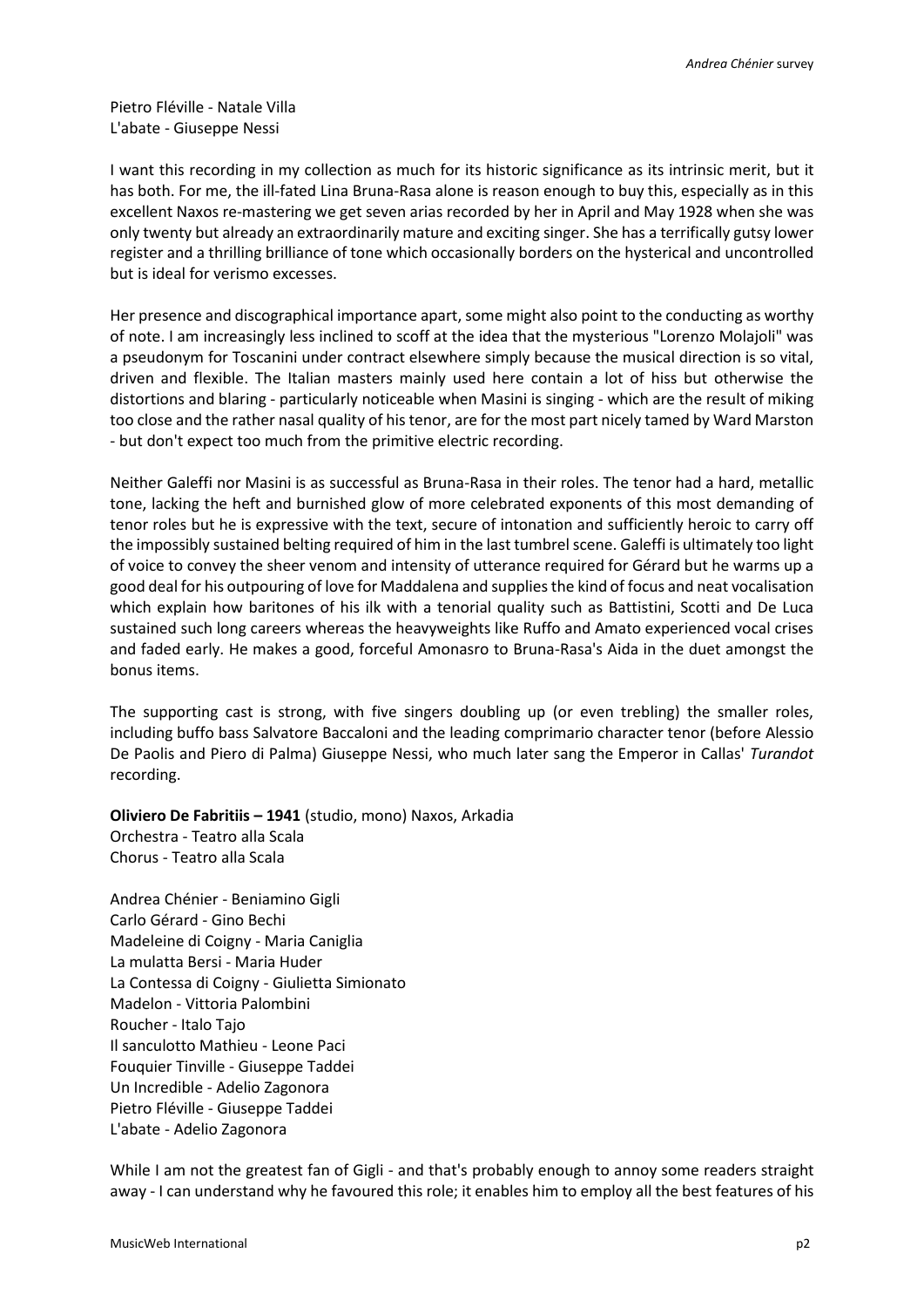voice: the plangent top, the expressive mezza-voce, the liquid tone alternating with stirring, spinto thrust are all here to relish. I still think he lacks the heft and pharyngeal "squillo" of the best exponents of this role, namely Del Monaco (on Decca with the best possible partners in Tebaldi and Bastianini) and, even better, Corelli (accompanied by a wholly committed Stella and under-valued baritone Sereni singing his heart out, on EMI) but there is such a strong sense of ensemble here and the recording is admirable: clean, clear, hardly any congestion in the climaxes.

There is also the advantage of being able to hear two other great artists: Maria Caniglia, Gigli's regular singing partner, better known in recordings made just a little too late in her career but here wonderfully expressive and suffering little from the acidity which afflicted her top notes later on, and Gino Bechi, the huge, black-voiced baritone dubbed by no less than Corelli as "the vocal phenomenon of our age". Comprimario parts are skilfully taken - there is the incidental pleasure of hearing the instantly recognizable timbre of the young Giuseppe Taddei in two roles - and De Fabritiis conducts with his heart on his sleeve - as this great barn-stormer of a score demands.

All of this was achieved in early 1941, as if there were no war going on at the time. This is the paradigm of classic, vintage recordings.

**Alberto Paoletti – 1951/2?** (studio, mono) Preiser Orchestra - Teatro dell'Opera di Roma Chorus - Teatro dell'Opera di Roma

Andrea Chénier - Gino Sarri Carlo Gérard - Antonio Manca Serra Madeleine di Coigny - Franca Sacchi La mulatta Bersi - Loretta di Lelio La Contessa di Coigny - Anna Marcangeli Madelon - Lucia Danieli Roucher - Carlo Platania Il sanculotto Mathieu - Piero Passarotti Fouquier Tinville - Alberto Vinci Un Incredible - Nino Mazziotti Pietro Fléville - Virgilio Stocco L'abate - Romeo Legga

Like Cetra, the Italian label Urania – not to be confused with the modern label of the same name – produced a number of safe, solid, mono recordings issued on LP in the early 50's; this one is typical of that output but certainly not as good as the best of Cetra's recordings. Nobody here is a star name and the singing, playing and conducting are at best satisfactory: Serra, the baritone, has a firm voice very much like Rolando Panerai's, but sounds detached and lacking in energy; the role is "phoned in", giving little sense of the passion and conflict residing within the man. The tenor, Gino Sarri, is a decent singer, with a light, tight, fluttery in vocal production but plenty of penetration; he is more than competent. The supporting cast is excellent. However, the soprano, Franca Sacchi, is harsh and shrill-voiced; her screeching in the finale is painful. I recognised her name from my recent survey of La Gioconda and sure enough, she turns up in Gavazzeni's 1957 recording of Ponchielli's masterpiece singing a rather worn La cieca – usually a contralto role but, apparently, following an illness necessitating an enforced break, by 1953 she had made the switch from soprano to mezzo-soprano and on the evidence here that, too, was enforced.

Given the lack of velvet in Sacchi's voice, the dull Gérard and the merely able Chénier, this is no more than an interesting footnote in the discography.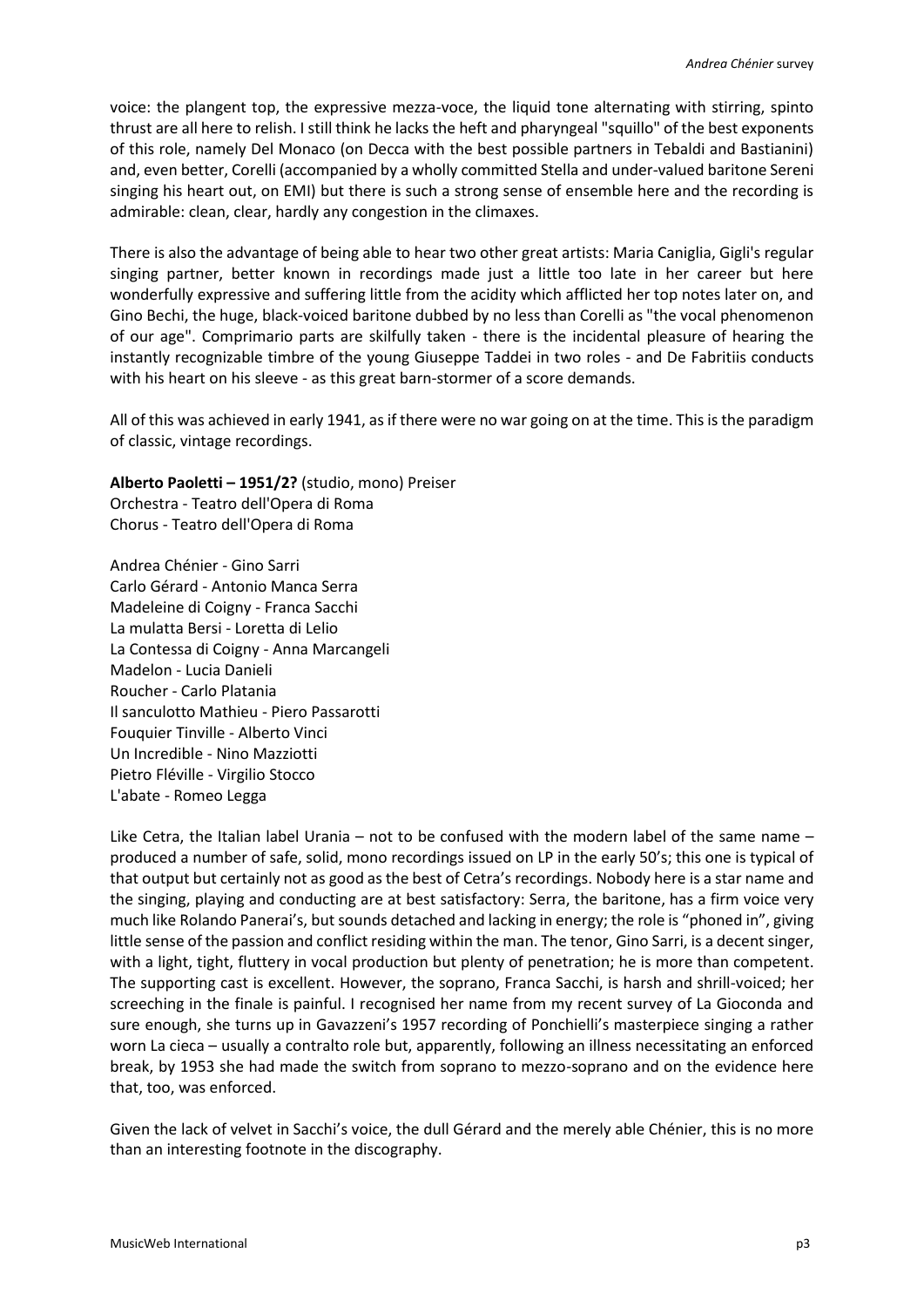**Arturo Basile – 1953** (studio, mono) Warner Fonit, Cetra, Orchestra - RAI Torino Chorus - RAI Torino

Andrea Chénier - José Soler Carlo Gérard - Ugo Savarese Madeleine di Coigny - Renata Tebaldi La mulatta Bersi - Ines Marietti La Contessa di Coigny - Irma Colasanti Madelon - Irma Colasanti Roucher - Giuliano Ferrein Il sanculotto Mathieu - Pier Luigi Latinucci Fouquier Tinville - Giuliano Ferrein Un Incredible - Armando Benzi Pietro Fléville - Alberto Albertini L'abate - Tommaso Soley

The recording found an honourable place in the discography when it was welcomed as the first LP recording but the only star turn here is the young Renata Tebaldi in a favourite verismo role; indeed, none of the other singers is much remembered today. Savarese has a pleasant, slightly throaty baritone and contributes a rather diffident, lightweight Gérard; he doesn't pack much Angst or menace. Soler has a small, tight tenor, pleasant enough but it sounds as though Nemorino has wandered into the drawing room and he tends to resort to a sob for all-purpose emotional impact. His low notes fade out and he also tends to sing flat. Even Tebaldi sounds a bit prosaic, as if she hadn't yet digested the role – although her soft singing is hauntingly beautiful - and, in truth, the whole thing is undercooked as a performance. Even the acoustic sounds removed, as if there were a slight baffle between us and the performers,

Basile's conducting is fluent and idiomatic but this isn't a front-rank contender when there are so many more desirable options – and we may hear Tebaldi in several later, much more animated recordings.

**Fausto Cleva – 1954** (live, mono) Pristine, Myto, Walhall, Arkadia, Andromeda Orchestra - Metropolitan Opera Chorus - Metropolitan Opera

Andrea Chénier - Mario Del Monaco Carlo Gérard - Leonard Warren Madeleine di Coigny - Zinka Milanov La mulatta Bersi - Rosalind Elias La Contessa di Coigny - Hertha Glaz Madelon - Sandra Warfield Roucher - Frank Valentino Il sanculotto Mathieu - Salvatore Baccaloni Fouquier Tinville - Norman Scott Un Incredible - Alessio De Paolis Pietro Fléville - George Cehanovsky L'abate - Gabor Carelli Dumas - Osie Hawkins Schmidt - Lawrence Davidson Il maestro di casa - Louis Sgarro

Although this performance is available on several labels, by far the best sound is to be on Pristine's XR remastering. It finds Del Monaco in his prime, without the hardness of tone which gradually crept into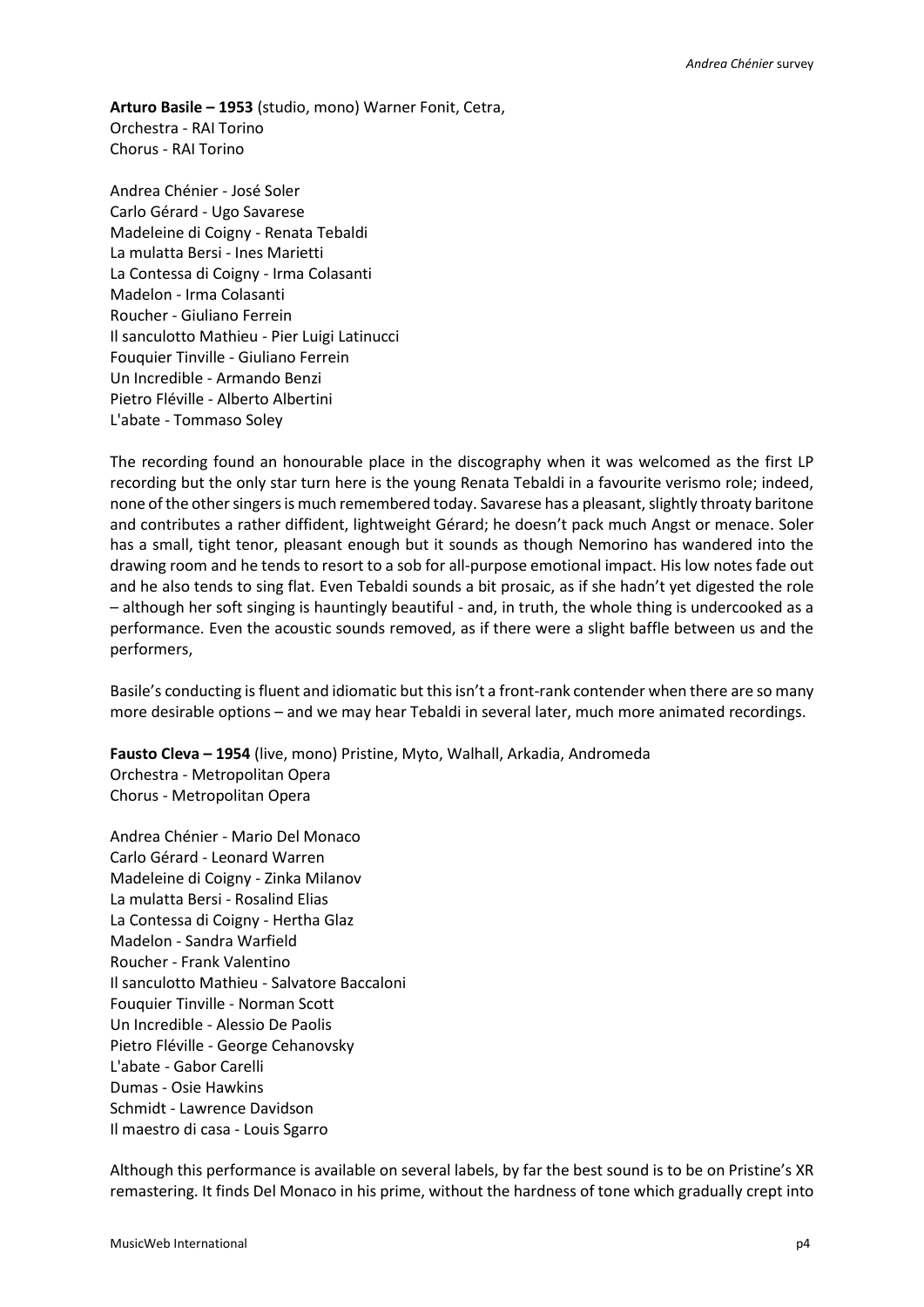his voice and singing softly more often than was later the case but also milking his top notes gloriously. The amplitude of his voice tends to dwarf his co-singers, even Warren. Zinka Milanov, like Tebaldi, kept the role of Maddalena in her repertoire right to the end of her career; she has some difficulty with top notes, swoops a bit and occasionally sounds matronly, but still sings in the grand manner. The final duet is transposed down a tone presumably to accommodate her, which is a pity, but it still makes its mark. Leonard Warren sounds slightly out of sorts in his opening aria but warms up and delivers a powerful, deeply felt "Nemico della Patria".

The supporting cast is strong apart from an embarrassingly clumsy and ill-tuned Mathieu: we hear a husky, characterful Incredibile in Alessio De Paolis, who was a comprimario tenor like his successor Piero De Palma, had over fifty roles under his belt and appeared more than 1500 times at the Met; he is best remembered for his Emperor in the famous recording of Turandot with Nilsson, Björling and Tebaldi. Sandra Warfield gives us a moving Madelon.

Fausto is not the most interventionist or imaginative of conductors – Gavazzeni and Matacic are more released and exciting - but he knows how the music should go. The prompter is too prominent but that's a small irritation. The comparative weakness of Milanov compromises the attraction of this set for me but it is still very enjoyable.

**Angelo Questa – 1955** (film-track, mono) Myto, GOP, Cantus Orchestra - RAI Milano Chorus - RAI Milano

Andrea Chénier - Mario Del Monaco Carlo Gérard - Giuseppe Taddei Madeleine di Coigny - Antonietta Stella La mulatta Bersi - Luisa Mandelli La Contessa di Coigny - Maria Amadini Madelon - Ortensia Beggiato Roucher - Franco Calabrese Il sanculotto Mathieu - Leo Pudis Fouquier Tinville - Leonardo Monreale Un Incredible - Athos Cesarini Pietro Fléville - Arturo La Porta L'abate - Salvatore De Tommaso

Originally made for film, the soundtrack here on CD is simply appalling - and I speak as a hardened listener to historical recordings. If it had been recorded in 1920 we would find it just about acceptable but this live RAI Milan recording from 1955 is really poor: distant, harsh and constantly marred by a papery background pulse and/or hiss or buzz. It wavers in and out randomly between barely to nearly listenable; for example, the first 2'17" of the introduction is awful then it suddenly becomes better for the rest of that track, through track 2 until track 3, when it suddenly deteriorates again. This happens throughout the whole performance. Fortunately, if you happen to have this recording by accident, the sound is marginally better for the last ten minutes when both Stella - in as good a voice as I have ever heard her, as far as I can tell - and Del Monaco raise the roof.

The sound issue is a pity, because somewhere hidden in the muddy depths is a great performance by a youthful Del Monaco in best, trumpeting voice, Stella in a favourite role and Taddei bringing biting tone and real intensity to his portrayal of Carlo Gérard, the conflicted revolutionary malcontent with a heart and conscience. Like his contemporary Gobbi, Taddei's high notes lack some resonance but he is otherwise ideal. There are some names in the comprimario roles well-known to collectors, such as Maria Amadini, La Cieca in Callas' first recording with Votto of *La gioconda*, bass Franco Calabrese and tenor Athos Cesarini, and also a couple of singers unknown to me but with excellent voices: a rather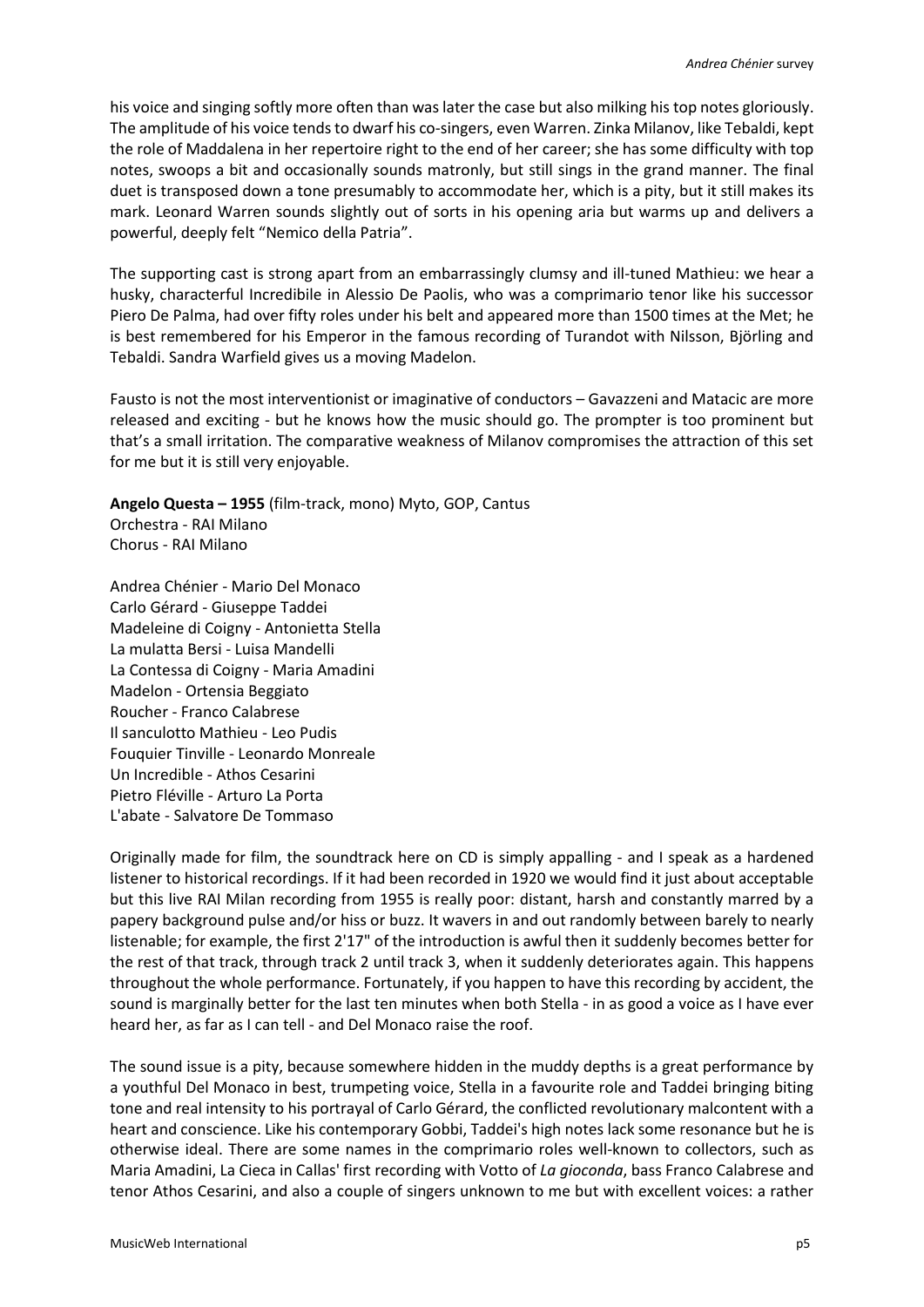shrill but vibrant Bersi from one Luisa Mandelli and a lovely Fléville from Antonio Sacchetti. Ortensia Beggiato makes a fair Vecchia Madelon, despite some tentative top notes.

Conductor Angelo Questa is an old hand: utterly reliable and idiomatic in many recordings for Cetra and if I could hear them at all, I suspect that the orchestra is excellent.

Sadly, despite the quality of the performance, I would avoid it for reason of the poor sound - and of course the same problem applies to the next live recording with Callas and Del Monaco.

**Antonino Votto – 1955** (live, mono) EMI, Warner Orchestra - Teatro alla Scala Chorus - Teatro alla Scala

Andrea Chénier - Mario Del Monaco Carlo Gérard - Aldo Protti Madeleine di Coigny - Maria Callas La mulatta Bersi - Silvana Zanolli La Contessa di Coigny - Maria Amadini Madelon - Lucia Danieli Roucher - Enrico Campi Il sanculotto Mathieu - Michele Cazzato Fouquier Tinville - Vittorio Tatozzi Un Incredible - Mariano Caruso Pietro Fléville - Enzo Sordello L'abate - Mario Carlin Dumas - Giuseppe Morresi Schmidt - Eraldo Coda Il maestro di casa - Carlo Forti

This was always one of the worst live recordings of this opera, technically speaking. Improvements have clearly been effected by the latest remastering, including some reduction in the persistent overloading and resultant shatter, and tape-speed fluctuations have been corrected, but it's still sonically a bit grim. Fortunately, the singing is splendid: Protti opens the opera in strong, vibrant voice, Del Monaco is heroic in a favourite role and Callas deservedly earns tumultuous applause after "La mamma morta" – a miracle of pathos, nuance and dramatic intensity. If only it were easier on the ear.

**Gianandrea Gavazzeni – 1956** (studio, stereo) Decca Orchestra - Santa Cecilia Chorus - Santa Cecilia

Andrea Chénier - Mario Del Monaco Carlo Gérard - Ettore Bastianini Madeleine di Coigny - Renata Tebaldi La mulatta Bersi - Fiorenza Cossotto La Contessa di Coigny - Maria Teresa Mandalari Madelon - Amelia Guidi Roucher - Silvio Maionica Il sanculotto Mathieu - Fernando Corena Fouquier Tinville - Vico Polotto Un Incredible - Mariano Caruso Pietro Fléville - Dino Mantovani L'abate - Angelo Mercuriali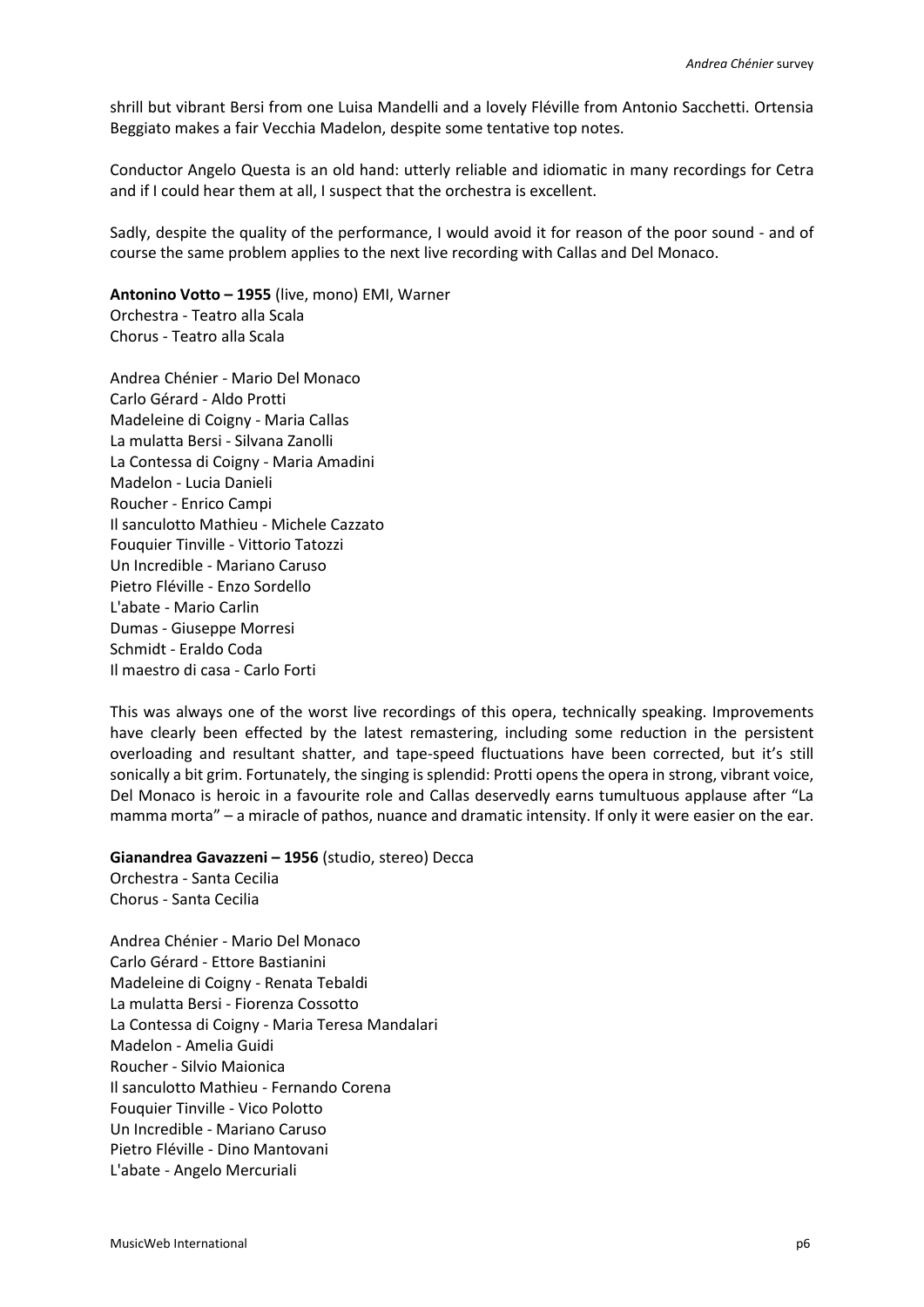A generation and more of collectors wanting a studio recording have essentially long chosen between this and the 1963 EMI account. Levine's, Chailly's and Patanè's studio recordings issued in the 70's and 80's broadened the range on option, yet for many the selection still comes down to either Del Monaco or Corelli rather than one of their three illustrious successors and ultimately that preference depends on personal taste in voices, as both are acknowledged classics. Both have such strong casts in depth, are directed by conductors entirely at home in the verismo idiom and field superlative trios of principal singers in their prime.

Returning to this after listening to so many recordings featuring superb singing but in very indifferent, live, mono sound, confirmed that a first selection must be in a stereo, studio recording such as this – and the vintage Decca sound is extraordinarily good here, its clarity allowing us to hear characterisation details often lost to the microphone in live, mono recordings.

Bastianini doesn't sound a jot less involved or spontaneous for this being made under studio conditions and he is immediately in thrilling, resplendent voice for his opening aria, full of rage and passion. Tebaldi's entrance confirms her also to be in fine form; her singing is both powerful and moving, especially strong in the middle of the voice where Caballé is lacking and her top notes secure. The rest of the cast is first rate, including future star Fiorenza Cossotto as Bersi and Corena's genial Mathieu. Del Monaco's arrival ensures that we are blessed with a celestial cast; he is by no means all bombast as his sterner critics assert and he completes a trio of three of the biggest voices ever to grace a stage. The final duet is as fine as what we hear from Corelli and Stella on the EMI studio recording.

A considerable advantage in this Decca issue is the inclusion of a physical libretto.

**Fausto Cleva – 1957** (studio, mono) Walhall, Cantus, Arkadia, Andromeda, Myto Orchestra - Metropolitan Opera Chorus - Metropolitan Opera

Andrea Chénier - Richard Tucker Carlo Gérard - Mario Sereni Madeleine di Coigny - Maria Curtis Verna La mulatta Bersi - Rosalind Elias La Contessa di Coigny - Martha Lipton Madelon - Belén Amparán Roucher - Frank Valentino Il sanculotto Mathieu - Gerhard Pechner Fouquier Tinville - Norman Scott Un Incredible - Alessio De Paolis Pietro Fléville - George Cehanovsky L'abate - Gabor Carelli

The mono sound here is excellent and the singing first rate: Sereni, in particular, is great; he was always much under-rated but had a lovely, very distinctive voice and invests his characterisation of the tortured Gérard with real intensity and pathos. Curtis Verna is very good - secure, with a strong lower register, but also a tad anonymous and without the creamy fullness of voice of the best exponents of Maddalena. Tucker is in clarion voiced, if rather hard of tone. He has great top notes, which are hit square on with absolutely no sliding. He is never very subtle but always impassioned and heroic, which are the primary qualities for the role of Chénier. As with the 1953 Met recording, the supporting cast is excellent, with De Paolis once again giving us his creepy Incredibile. Belén Amparán is a fruity, richvoiced Madelon.

This is a thoroughly enjoyable, big-scale performance.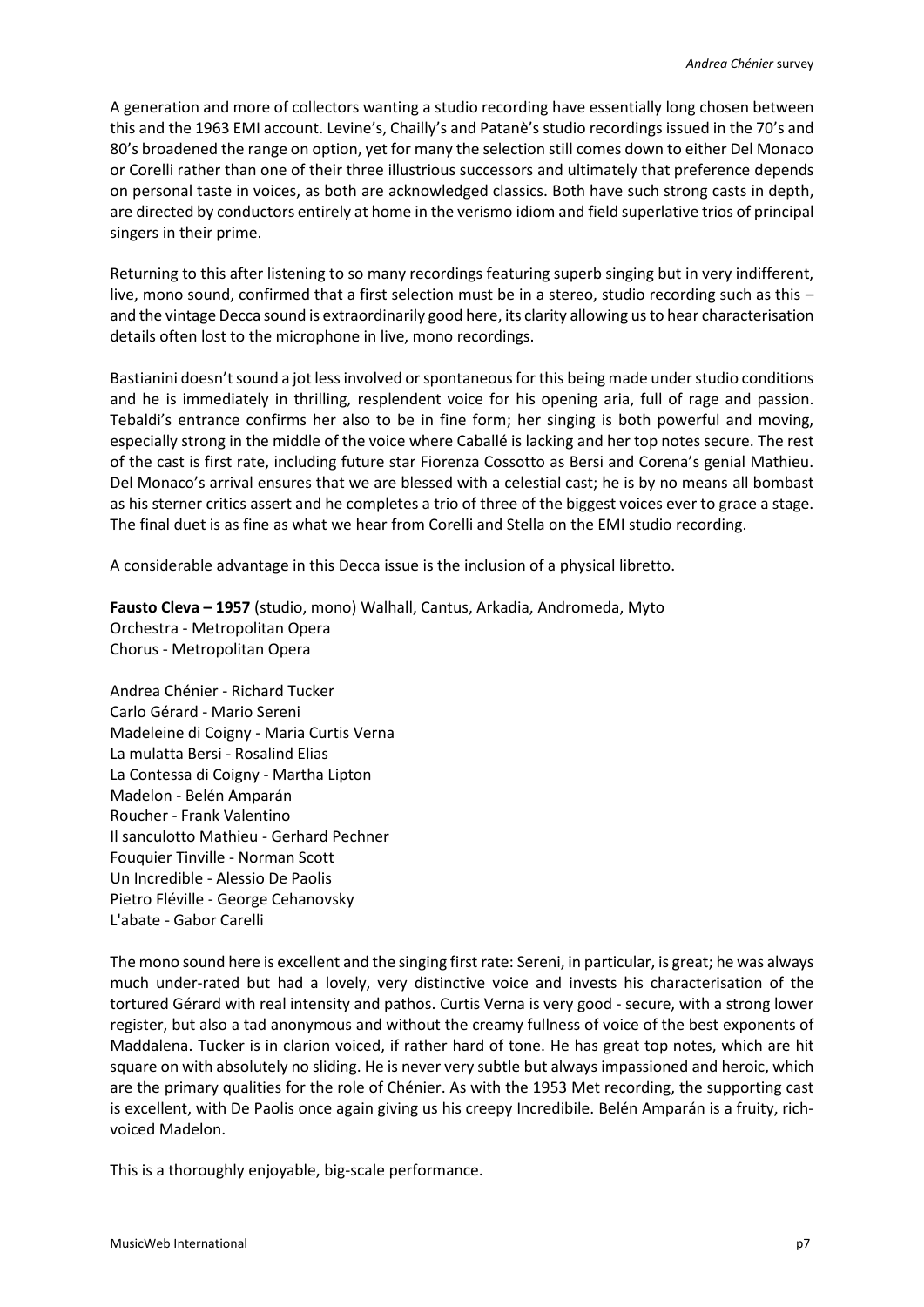**Franco Capuana – 1958** (live, mono) Cin, Myto Orchestra - Teatro di San Carlo di Napoli Chorus - Teatro di San Carlo di Napoli

Andrea Chénier - Franco Corelli Carlo Gérard - Ettore Bastianini Madeleine di Coigny - Antonietta Stella La mulatta Bersi - Loretta Di Lelio Madelon - Miriam Pirazzini Roucher - Antonio Cassinelli Il sanculotto Mathieu - Vito de Taranto Fouquier Tinville - Giovanni Amodeo Un Incredible - Antonio Pirino Pietro Fléville - Augusto Frati L'abate - Renato Ercolani Dumas - Antonio Orlando Schmidt - Mario Bianchi Il maestro di casa - Silvio Santarelli

On clear, if rather hissy, mono tape, this radio broadcast preserves a wonderful, live, all-Italian performance from Naples, starring three of the greatest singers ever to undertake the lead roles. The supporting cast is impressive, too; Bersi is sung by Loretta di Lelio, who had recorded the same role back in 1951 for Universal, had recently become Mrs Corelli and was soon to give up her career to support her husband. Bastianini is in splendid voice, richer and darker of timbre than Warren or Sereni, though not, perhaps, acute with the text. Corelli still has a trace of the bleat in his vibrato which earned him some criticism and had been eliminated by the time he came to make his seminal recording for EMI with Stella five years later but the virility of his attack is thrilling. Maddalena was one of Stella's best roles and her pairing with Corelli brings out the best in her strong, smoky soprano. She is very expressive and can hold her own against Corelli's gleaming tenor, as the studio recording demonstrates even more convincingly. Their Act 2 love duet is operatic heaven and the audience demonstrates its appreciation very audibly. The vocal riches of this performance continue with Bastianini's inky-black ruminations opening Act 3 and a showpiece "Nemico della Patria". Stalwart mezzo-soprano Miriam Pirazzini gives us a firm, deeply moving Madelon.

Despite the quality of both the singing and conducting here, given the merely average mono sound, unless you want this particular combination of principal singers in one recording, there is no particular reason to opt for this recording as we can hear them all in other stereo, studio versions – but admittedly not together, as per here.

**Lovro von Matacic – 1960** (live, mono) Orfeo d'Or, Golden Melodram, Opera d'Oro, Cetra, GOP Orchestra - Wiener Staatsoper Chorus - Wiener Staatsoper

Andrea Chénier - Franco Corelli Carlo Gérard - Ettore Bastianini Madeleine di Coigny - Renata Tebaldi La mulatta Bersi - Margarethe Sjöstedt La Contessa di Coigny - Elisabeth Höngen Madelon - Hilde Konetzni Roucher - Edmund Hurshell Il sanculotto Mathieu - Alois Pernerstorfer Fouquier Tinville - Ludwig Welter Un Incredible - Renato Ercolani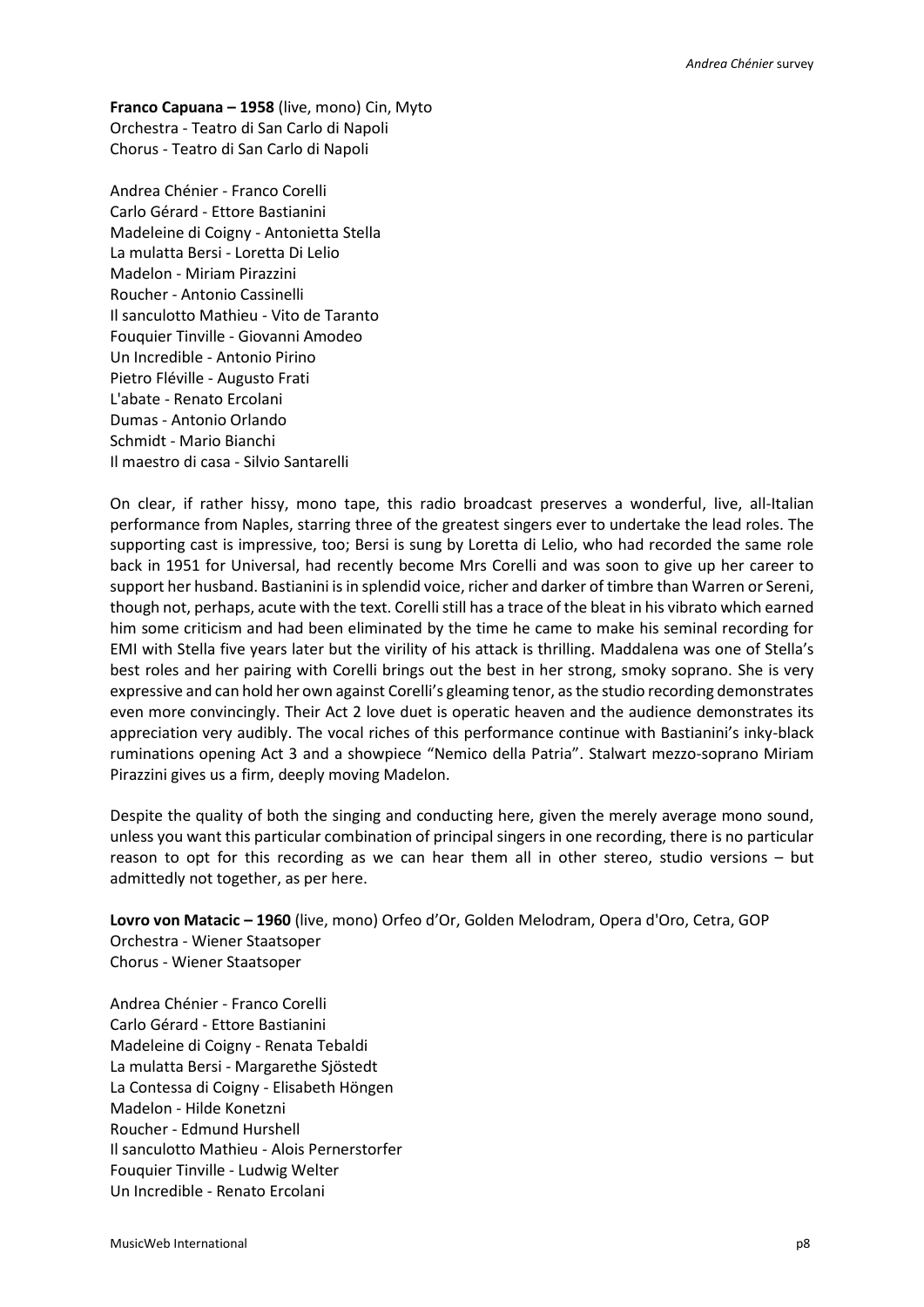Pietro Fléville - Kostas Paskalis L'abate - Fritz Sperlbauer Dumas - Franz Bierbach Schmidt - Endré Koréh Il maestro di casa - Harald Pröglhoff

This recording has been issued on several different labels and the slightly murky sound is apparently pretty uniform across the range of them with the advantage, as usual, going to the Orfeo issue; otherwise, I'd just look for the cheapest offer, as it will always be decent mono, even though the strings sound wiry and everything is a bit reverberant and distant.

Of course, it cannot take precedence over the best studio recordings headed, for me, by the one on EMI conducted by Santini and starring Corelli, Stella and Sereni, followed by Gavazzeni with Del Monaco, Tebaldi and Bastianini, but the advantage of this live Vienna recording is that you combine those two earlier casts to produce what looks like an ideal team for this work - not that Del Monaco was much of a step down from Corelli, but the latter had a special aptitude for the eponymous title role. Proceedings are further enhanced by the extra flair and energy of von Maticic's conducting, who did some great things in Wagner, Bruckner and opera in general.

Bastianini is in good form, if at first rather inclined to shout; "Nemico della patria" displays his jet-black baritone at its incisive, impassioned best but also some effective softer singing. Tebaldi is in her element in a role which always suited her gifts and there's not yet too much of the acid in her tone which later crept in. Corelli is in clarion voice, firm with no bleat, and sends the audience wild; applause after his showpiece arias is prolonged, but for me the most beautiful and moving singing comes from him and Tebaldi in their prolonged duet concluding Act 2. She is in gorgeous, rich, floating voice and of course has the heft to match her beefy tenor partner; the final note of "Fino alla morte insiem" on a sustained B flat is orgasmic. "La mamma morta" is full of pathos and despair, some of the best vocal acting I have ever heard from Tebaldi, who could on occasion be generalised in expression. She is aided by the surge of von Matacic's accompaniment. But of course, it is that last duet which has to hit the spot; Tebaldi and Corelli really deliver, at first ardent in their declarations of love, then simply thrilling as they hurl defiance at death and injustice.

There are some familiar names here; the cast is a mixture of Vienna stalwarts and one or two like Paskalis who went on to sing larger solo roles and the Bersi - unknown to me - is very fine. It's surprise to see the great Wagnerian dramatic soprano Hilde Konetzni singing La vecchia Madelon, although she sang smaller supporting roles into the 70's. The chorus is a bit wobbly and the orchestra doesn't always sound that secure given that it's the VPO - maybe they that weren't that acquainted with the music.

This cannot reasonably displace the best studio recordings, but if you are already familiar with the opera, you will enjoy this as a supplement and a souvenir of a great night at the Viennese opera.

**Franco Capuana – 1961** (live, mono) Opera d'Oro, GOP Orchestra - NHK Symphony Orchestra Chorus - NHK Italian Opera Chorus - Fujiwara Opera Chorus - Tokyo Choraliers

Andrea Chénier - Mario Del Monaco Carlo Gérard - Aldo Protti Madeleine di Coigny - Renata Tebaldi La mulatta Bersi - Anna Di Stasio La Contessa di Coigny - Amalia Pini Madelon - Amalia Pini Roucher - Silvano Pagliuca Il sanculotto Mathieu - Arturo La Porta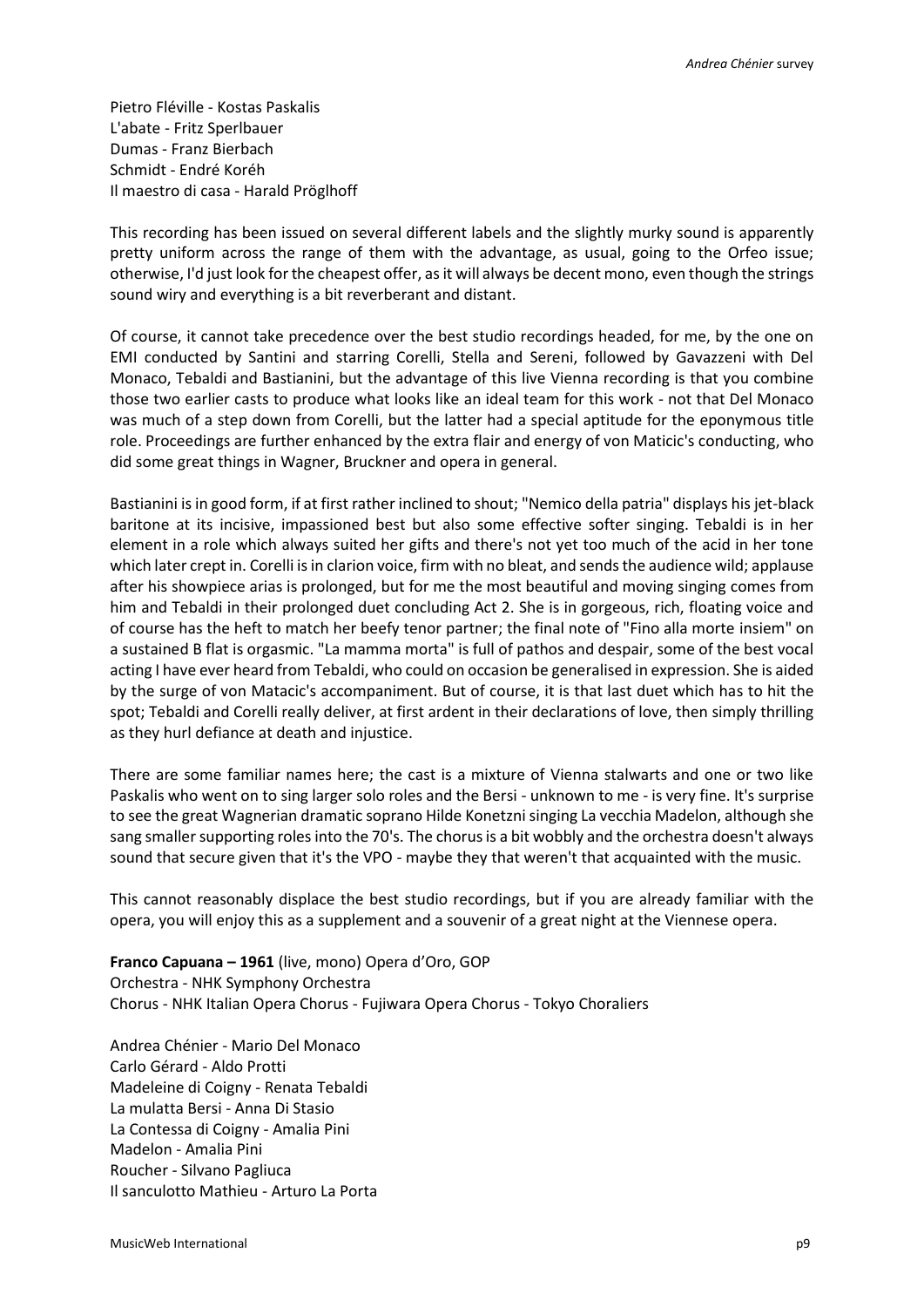Fouquier Tinville - Giorgio Onesti Un Incredible - Renato Cesari Pietro Fléville - Arturo La Porta Dumas - Silvano Pagliuca Schmidt - Giorgio Onesti Il maestro di casa - Silvano Pagliuca

There is no point in pretending that the sound here is any better than you might expect from a live, staged performance recorded in Tokyo nearly sixty years ago, but it is distortion-free and as a bonus you may view video clips of the gloriously extravagant and bejewelled stage production on YouTube recorded by Japanese Television (NHK). It stars two of the greatest exponents of their roles on tour accompanied by a strong, all-Italian supporting cast, some of whom double up roles; Silvano Pagliuca even sings three. The prompter plays quite a prominent part, too. Intonation in the orchestra can be hit and miss and at times distinctly off but they are certainly enthusiastic and Capuana clearly does his best with them.

I wouldn't say Del Monaco is always in very best voice – his tone sometimes turns hard and he is occasionally unsteady; there is also occasionally some intermittent harshness in Tebaldi's soprano, too, but they really inhabit their roles, their sheer volume is always impressive and they give it all they've got. The big moments really wow their audience; the immense joint B flat on the "insiem'" concluding their Act 2 love duet receives a prolonged ovation.

I find that Aldo Protti is invariably better than he is given credit for, and he sings firmly and securely here, if a little stolidly and without the glamour of Bastianini or Sereni. However, he has a large voice, one to match his co-stars' and delivers a strong, virile performance.

You may of course hear the same pair in their studio recording with a superior Gérard to Protti in Bastianini, so there is no special requirement to acquire this one, unless you'd like to hear Del Monaco take advantage of the licence granted by performing live and prolong his top notes for maximum grandstanding effect, as per the outrageously held B flat on "t'amo" in his "Improvviso". I rather enjoy it.

**Gabriele Santini – 1963** (studio, stereo) EMI, Warner Orchestra - Teatro dell'Opera di Roma Chorus - Teatro dell'Opera de Roma

Andrea Chénier - Franco Corelli Carlo Gérard - Mario Sereni Madeleine di Coigny - Antonietta Stella La mulatta Bersi - Stefania Malagù La Contessa di Coigny - Luciana Moneta Madelon - Anna Di Stasio Roucher - Giuseppe Modesti Il sanculotto Mathieu - Paolo Montarsolo Fouquier Tinville - Giuseppe Modesti Un Incredible - Piero De Palma Pietro Fléville - Dino Mantovani L'abate - Piero De Palma

Alongside Levine's *Adriana Lecouvreur* this is probably my favourite verismo opera recording, a 100% Italian beltfest performed by voices of a species now extinct. It is already fifty-five years old but in superb sound and impressively conducted by Santini who lives and breathes the idiom. There are other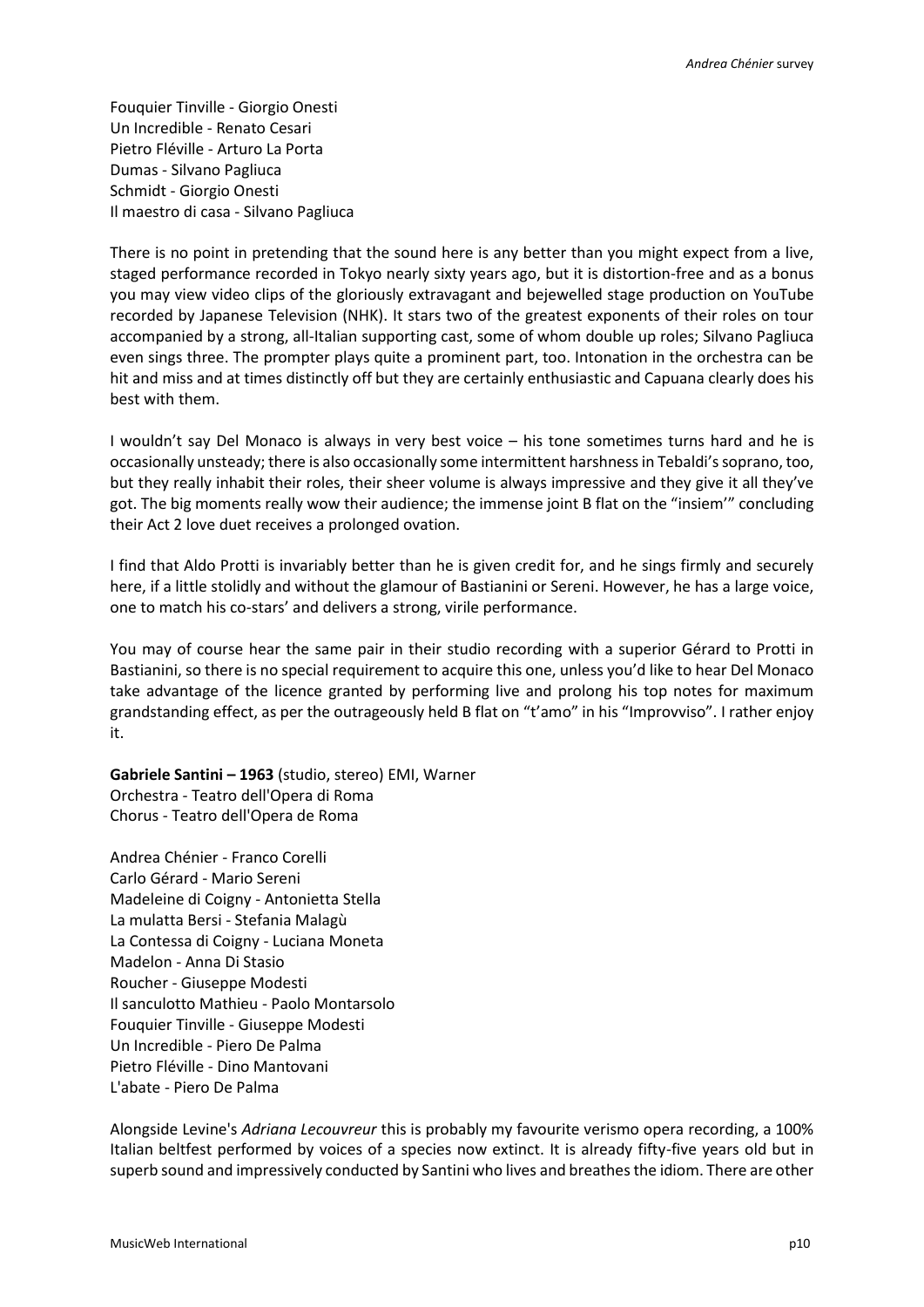estimable and very recommendable recordings which I wouldn't be without, but this one remains my first choice for its sheer bravado in combination with stereo, studio sound.

Stella was always over-shadowed by Tebaldi and Callas and in truth she wasn't as complete an artist, but here she gives her all, stretching her smoky, grainy soprano to its limits without coming a cropper and keeping up with her machismo tenor, Corelli, in top gear and abandoning all restraint. Their experience together singing this opera live on stage really shows; they are splendidly in sync. Mario Sereni did not have the most refulgent of baritones but this was his finest hour: he sings smoothly with great expression and involvement, always with an Italianate care for the line and exploiting his ability to sustain a legato while always suggesting Gerard's internal conflict. The supporting cast is typically competent for Rome in that era, headed by Piero de Palma doubling up as an oily, insinuating L'incredibile and an effete, toadying Abbate.

The last ten minutes represent for me what no-holds-barred singing is all about: two great voices at full stretch wringing every ounce of passion and excitement from the super-heated score. Don't try it if you like Bostridge-Padmore-Prégardien-style tenors and your favourite soprano is Sandrine Piau.

The older issues include a booklet libretto; the newer Warner one has a CD ROM; the intermediate EMI Classics has neither, just a synopsis.

**Anton Guadagno – 1966** (live, mono) GOP Orchestra - Philadelphia Grand Opera Chorus - Philadelphia Grand Opera

Andrea Chénier - Franco Corelli Carlo Gérard - Dino Dondi Madeleine di Coigny - Montserrat Caballé La mulatta Bersi - Rita De Carlo La Contessa di Coigny - Laurel Miller Madelon - Sarita Felter Roucher - Norman Riggins Il sanculotto Mathieu - Eugene Green Fouquier Tinville - Herman Salerno Un Incredible - Herbert Krauss Pietro Fléville - Joseph Fair L'abate - Glen Ellsworth

Yet another excellent performance starring Corelli but handicapped by muffled, mono, live sound, whereby the singers often sound far too distanced - even Corelli, who sings wonderfully, sounds removed. My guess is that the tape machine was in the audience as their hysterical approbation is clearer than what's happening on stage. The weakness of Dino Dondi's Gérard, too, compared with the likes of Bastianini, Sereni and Warren is immediately apparent; he's by no means bad but hampered by a lack of the black intensity which marks their characterisation and sings decently without suggesting the fanatical side of the revolutionary. Nor am I ever convinced that the young Caballé is ideal for the role of Maddalena; she simply isn't an ideal verismo soprano, lacking the necessary lower register heft, being uncomfortable in the middle region of her voice where so much if the role lies and tending to use too many glottal emphases. Guadagno doesn't help; his accompaniment to "La mamma morta" is leaden. Given that we can hear Corelli sing to a similar elevated standard elsewhere in decent sound and find him accompanied by superior co-singers.

**Anton Guadagno – 1970** (live, mono) Myto Orchestra - New Philharmonia Orchestra Chorus - Ambrosian Opera Chorus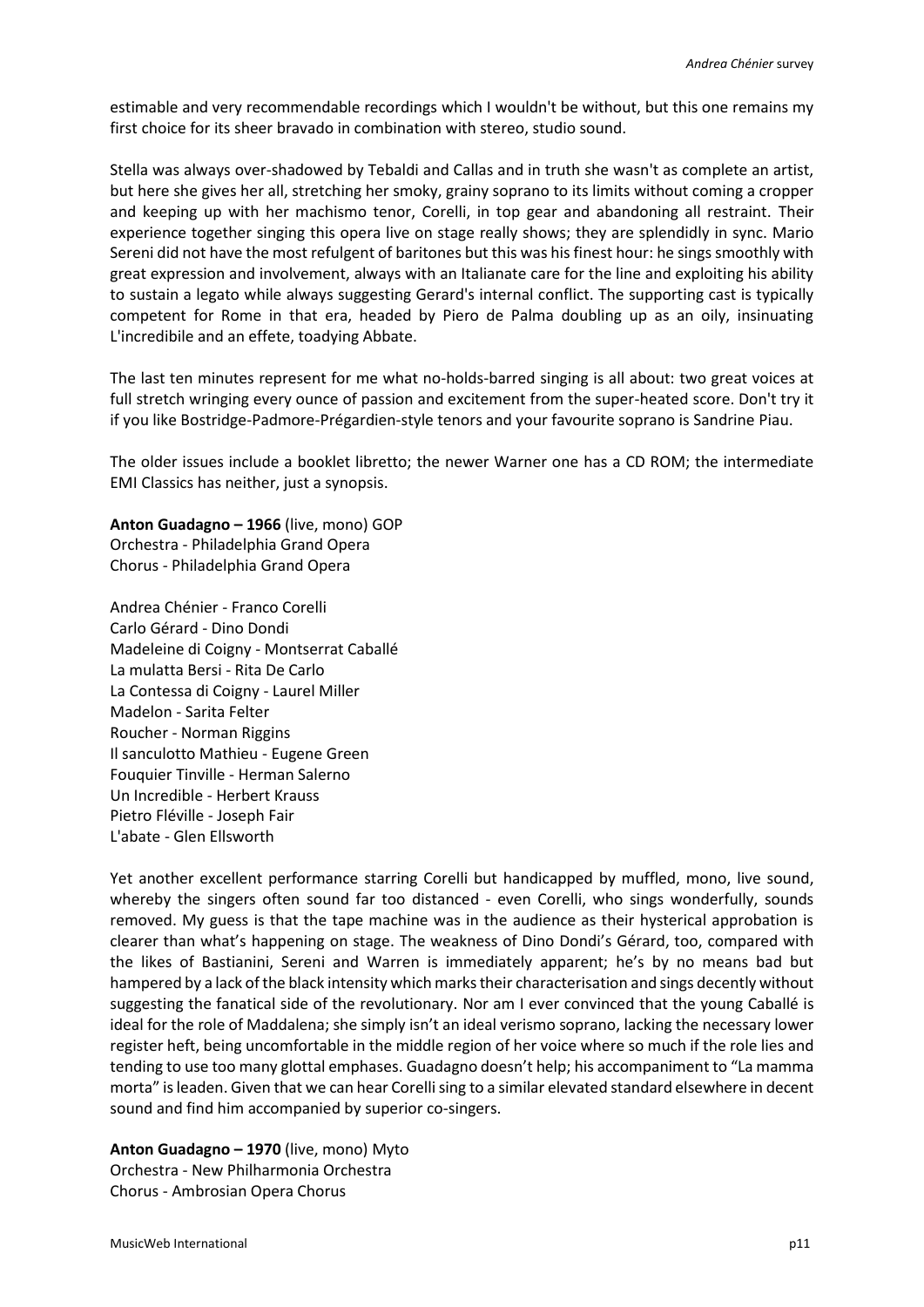Andrea Chénier - Carlo Bergonzi Carlo Gérard - Sherrill Milnes Madeleine di Coigny - Ángeles Gulin La mulatta Bersi - Emily Derr La Contessa di Coigny - Carol Kirkpatrick Madelon - Georgetta Psaros Roucher - Steven Kimbrough Il sanculotto Mathieu - Christian Du Plessis Fouquier Tinville - Steven Kimbrough Un Incredible - Natale De Lazzari Pietro Fléville - Steven Kimbrough L'abate - Athole Still Dumas - Richard Clark Schmidt - Athole Still

Sharp, well-focused mono sound with a fair amount of hiss makes for bearable listening and it's interesting to hear the two principals, especially as Bergonzi never recorded Chénier, his lirico-spinto tenor perhaps lying on the light side for the role – but what a sensitive, aristocratic job he makes of the characterisation here; he gives a master-class in inflection of text and grading of dynamics his first aria and rightly drives the audience wild. Ángeles Gulin has a very large and attractive voice; I know her only from her live recordings as she appears to have been ignored by the studios despite her success in early Verdi roles but her ample, vibrant and flexible soprano is in many ways ideally suited the role of Maddelena. She and Bergonzi work beautifully together under Guadagno's experienced baton. As a bonus, we hear the young Sherrill Milnes in a role tailor-made for his noble, capacious baritone, complete with the right snarl when necessary.

I love this recording, so it is a shame that the Myto recording is hard to find affordably unless you order from an American website like "House of Opera", where the discs are cheap but shipping charges hefty. However, excerpts from it are included as a bonus on the Gala issue of the 1979 Bartoletti.

**James Levine – 1976** (studio, stereo) RCA Orchestra - National Philharmonic Orchestra Chorus - John Alldis Choir

Andrea Chénier - Plácido Domingo Carlo Gérard - Sherrill Milnes Madeleine di Coigny - Renata Scotto La mulatta Bersi - Maria Ewing La Contessa di Coigny - Jean Kraft Madelon - Gwendolyn Killebrew Roucher - Allan Monk Il sanculotto Mathieu - Enzo Dara Fouquier Tinville - Stuart Harling Un Incredible - Michel Sénéchal Pietro Fléville - Terence Sharpe L'abate - Piero De Palma Dumas - Malcolm King Schmidt - Isser Bushkin Il maestro di casa - Nigel Beavan

After years of delay, I finally bought this 1978 recording in the hope and expectation of its being as good as the *Adriana Lecouvreur* from the previous year with the same conductor and three principal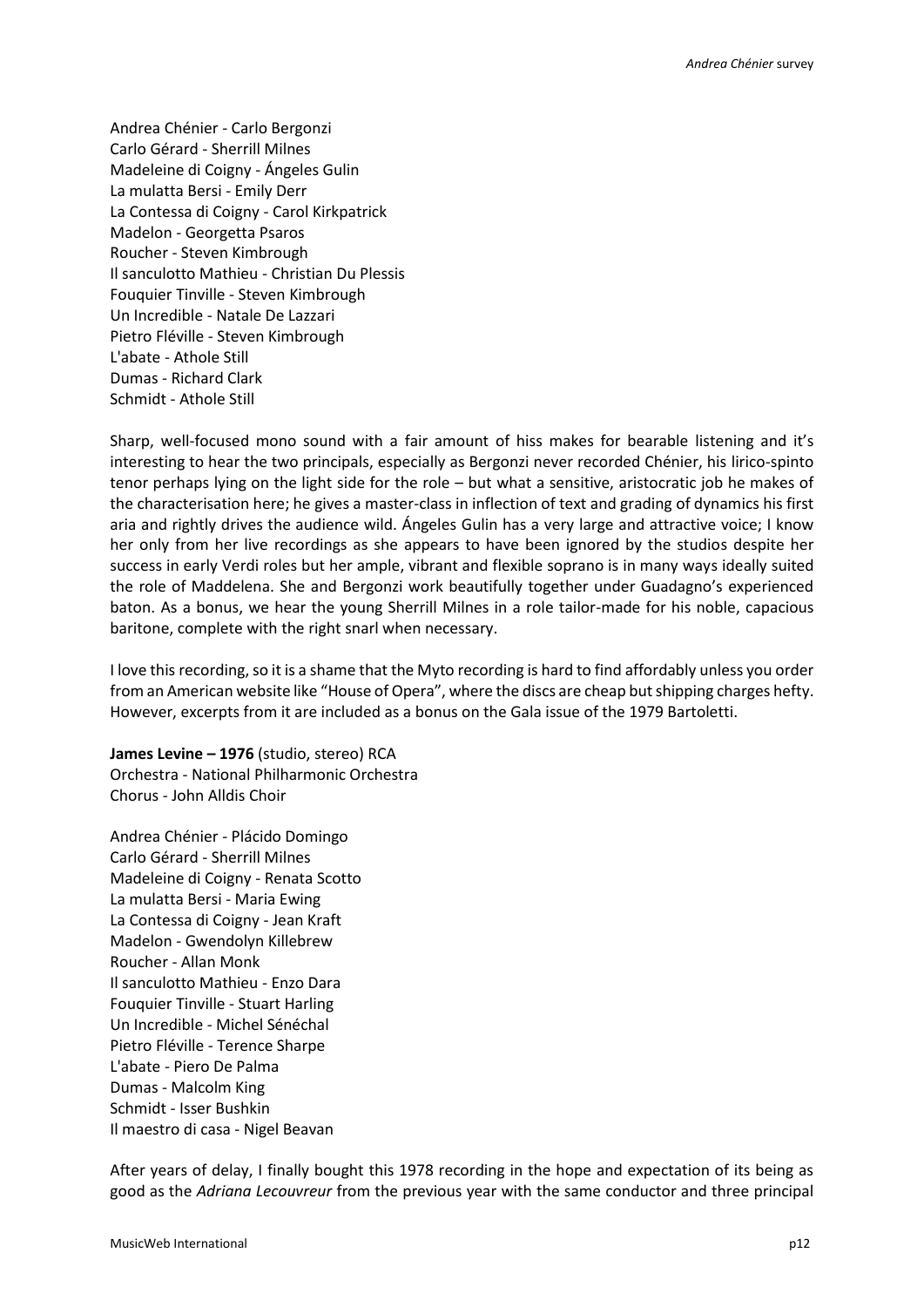singers. I truly believe that recording to be one of the finest in my (shamefully extensive) collection. This one is undoubtedly very fine but not quite as overwhelming as that *Adriana*, mainly because it demands just that bit more of vocal heft, bravura and stamina from both the tenor and the soprano and Scotto's voice had already begun to deteriorate a year further on, while Domingo's lovely voice is pushed beyond its comfort zone. Milnes is his usual resonant, dependable self with splendid top notes and pellucid diction.

The greatest strength remains Levine's impassioned conducting; you can hear him grunting and driving on his orchestra who respond enthusiastically to his direction in an opera which hardly demands subtlety to make its mark. I have no truck with the old cliché that this is second-rate verismo claptrap; it's bursting with great tunes and isn't burdened with a poor libretto - no wonder that the three main roles remain so attractive to singer-actors with beefy voices. But in the context of its recorded history, this version of *Andrea Chénier* pales alongside those featuring Gigli, Del Monaco and, above all, Corelli as the noble eponymous hero, just as Scotto's spreading tone, which becomes little more than a scream at climactic points in the last belter of a duet, means that she cannot compare with vocally better endowed Maddalenas such as Caniglia, Bruna-Rasa or Tebaldi. Domingo was never a heroic spinto tenor in the mode required here; his straining and discomfort, accompanied by thinness of tone on the highest, loudest, sustained notes are evident. It is still a very fine performance but not as thrilling as the very best.

**Bruno Bartoletti – 1979** (live, mono) Gala Orchestra - Chicago Lyric Opera Chorus - Chicago Lyric Opera

Andrea Chénier - Plácido Domingo Carlo Gérard - Renato Bruson Madeleine di Coigny - Éva Marton La mulatta Bersi - Kathleen Kuhlmann La Contessa di Coigny - Sharon Graham Madelon - Dinde Curry Roucher - Alan Opie Il sanculotto Mathieu - Arnold Voketatis Fouquier Tinville - Daniel McConnell Un Incredible - David Gordon Pietro Fléville - Tom Fox L'abate - James Schwisow

This is poorly and distantly recorded for its date, the microphone being placed too far from the stage, permitting an echoing effect in the acoustic; it is no more or less listenable than many a live mono recording from the 60's and 70's but I am surprised to find it be mono as late as 1979. Bruson dominates his music as a satisfactory Gérard must and displays little of the bleat and beat which crept into his baritone as the years – although I find his set-piece arias a bit laboured and he does not thrill me as Bastianini or Zancanaro do. Marton deploys her big soprano attractively in a role which suited her vocal lay-out admirably, applying portamento very effectively, even if occasionally some flap obtrudes in her loud, high notes. Domingo is in youthful, vibrant voice, giving what is probably his best performance of Chénier on record, his phrasing nuanced and his top ringing out in especially free and resonant manner – the top B flats in "T'amo" in his first aria and "Credo in una possanza arcana" are thrilling – and the final duet is really stirring, but the reverberant sound prevents us from appreciating it fully. It is a bonus to have the powerful-voiced Kathleen Kuhlmann as Bersi and a neat-voiced Alan Opie as Roucher. I know nothing of the alto who sings Madelon but she is pleasing: firm and moving.

Given the undoubted merits of this live performance, it's regrettable that the indifferent sound disqualifies it from being a prime recommendation.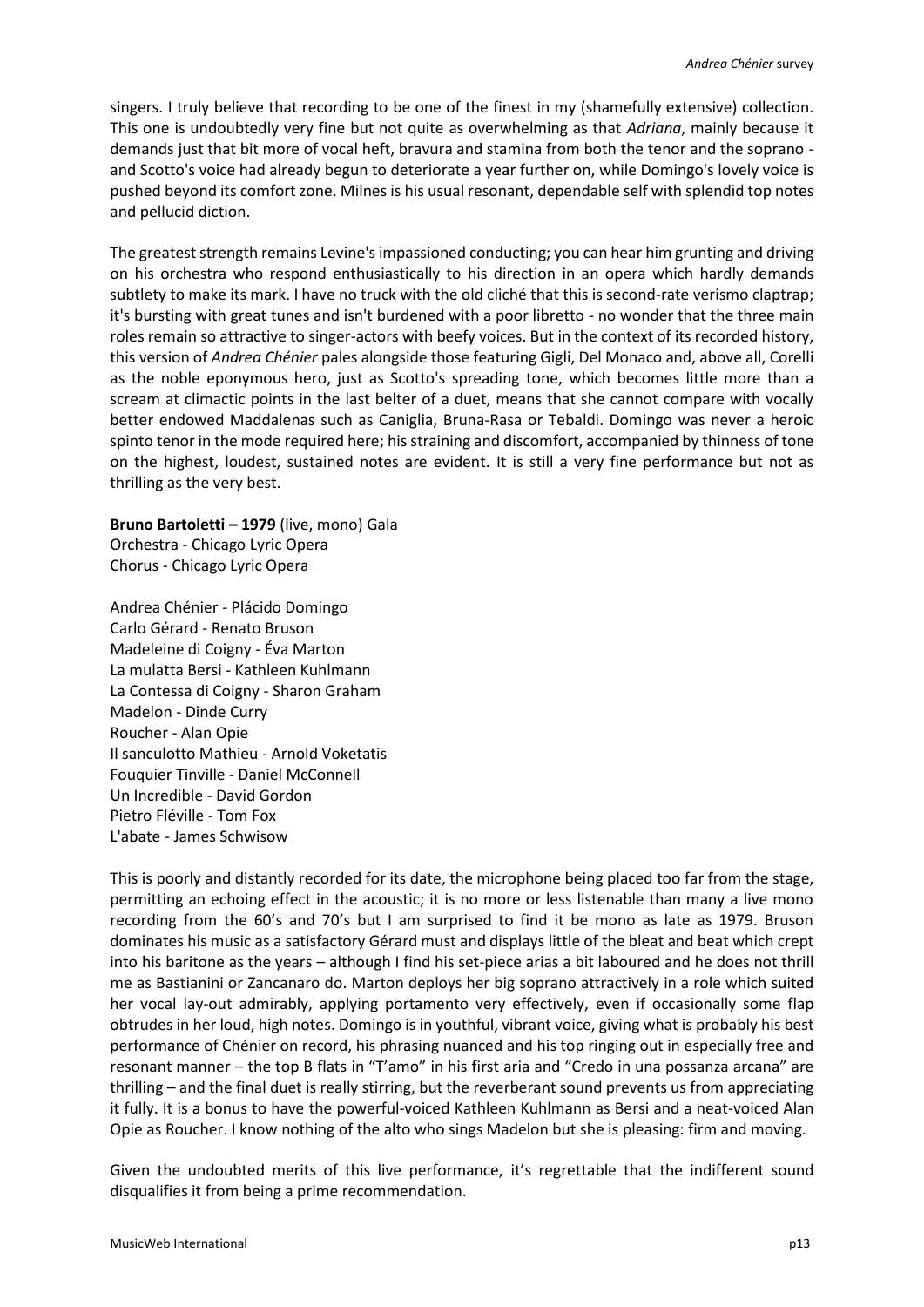**Riccardo Chailly - 1982/1984** (studio, digital) Decca Orchestra - National Philharmonic Orchestra Chorus - Welsh National Opera

Andrea Chénier - Luciano Pavarotti Carlo Gérard - Leo Nucci Madeleine di Coigny - Montserrat Caballé La mulatta Bersi - Kathleen Kuhlmann La Contessa di Coigny - Astrid Varnay Madelon - Christa Ludwig Roucher - Tom Krause Il sanculotto Mathieu - Giorgio Tadeo Fouquier Tinville - Neil Howlett Un Incredible - Piero De Palma Pietro Fléville - Hugues Cuénod L'abate - Florindo Andreolli Dumas - Ralph Hamer Schmidt - Giuseppe Morresi Il maestro di casa - Neil Howlett

This was clearly a prestige project from Decca, with the usual hallmarks of quality in the casting, packaging and presentation. Sadly, the principal roles here were surely not ideally suited to either Caballé or Pavarotti; her, in particular, I find simply miscast; she sounds prim and fussy in such a gutsy verismo role; the glottal catch and in the middle of her voice sounds matronly. In "La mamma morta" to me she sounds like the mamma, not the daughter – and she overdoes the portamenti, the "floaty notes" and the Schmaltz in general. Of course, she also does much which is beautiful, especially when singing softly, but the bulk of the role does not lie within the sweet spots of her voice and stretches her, so she over-compensates. She really cannot cut it in the final duet, where her harsh middle voice is a disappointment and she screeches. Pavarotti is much better, as his lighter timbre suggest boyish enthusiasm and naivety – but Chénier was also a soldier as well as a poet; he's not Rodolfo. Nonetheless, he sings beautifully, with his usual sweetness, strength and subtlety, making much of his arias. He is a bit coarse in the "Improvviso" but at his lyrical best in the lovely "Come un bel dì di maggio".

Nucci as Gérard is caught here still in good voice, before its rapid deterioration and descent into habitual scooping and wobbling, but the beat is just beginning to appear and he's no match for the best.

As much as I love Varnay in her prime, I cannot hear that it was a good idea to cast her as the Countess in her mid-sixties, after a long career of singing the most demanding hochdramatischen soprano roles in Wagner and Strauss, she is horribly squawky. The rest of the supporting cast has strength in depth: Christa Ludwig here in her mid-fifties is ideal as La vecchia Madelon. Kathleen Kuhlmann repeats her strong Bersi, Piero Da Palma delivers the oily Incredibile we would expect of this consummate character-tenor, Tom Krause is a firm, genial Roucher, Giorgio Tadeo a rich Matteo.

The orchestral playing and chorus are flawless; Chailly is much more animated and flexible than I have heard him elsewhere; he creates a suitably febrile excitement then relaxes into the lyrical passages employing generous pauses and rubato without dragging.

The digital sound is excellent although I find some of the spacing excessive; Nucci first sounds as if he is singing from the wings. This recording doesn't appear to have been re-issued or remastered since it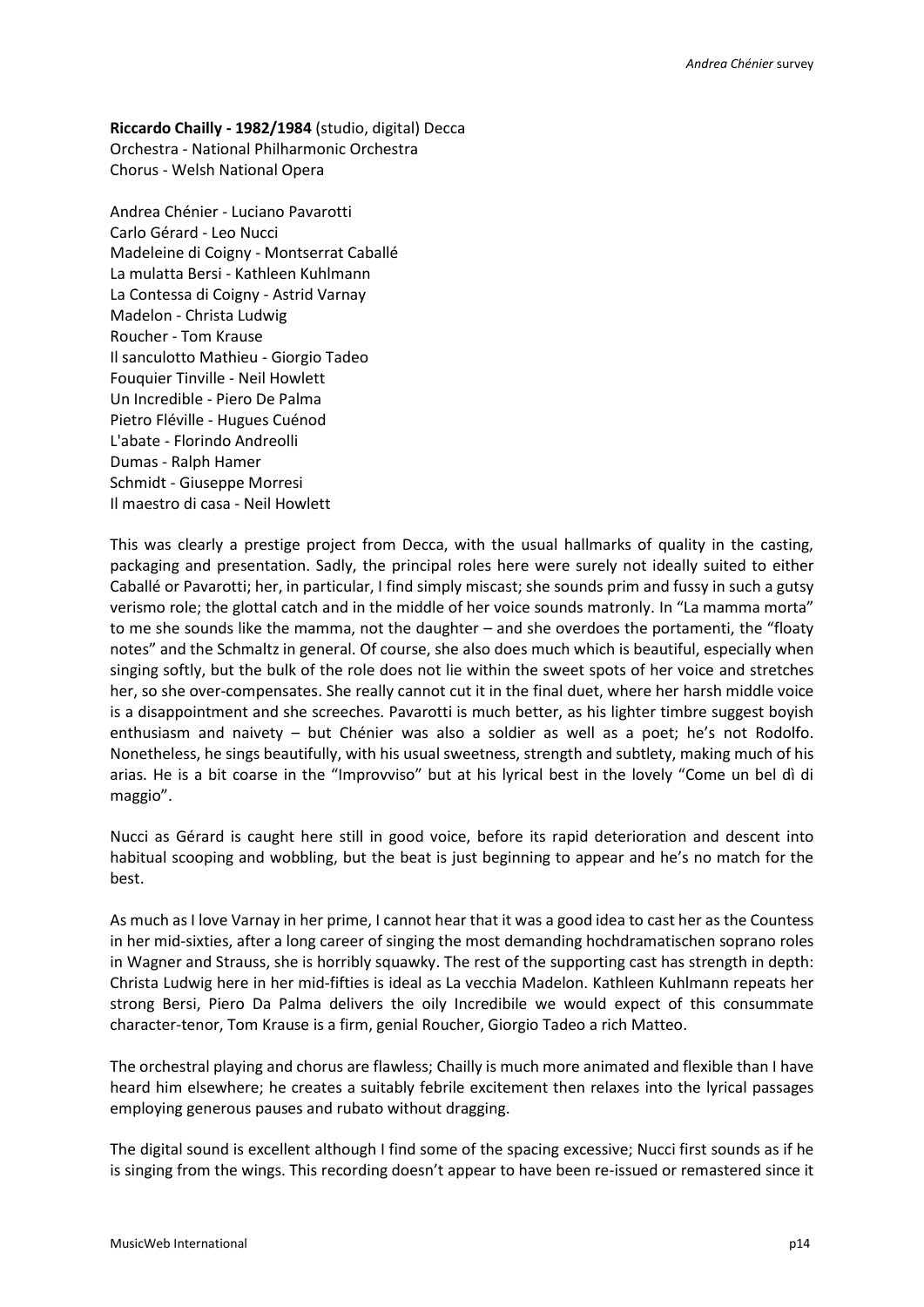came out well over thirty years ago in a de luxe box with a well-packed, quadrilingual booklet with a full libretto, notes and illustrations – but it doesn't need it.

Whether you want this will largely depend upon your response to the three leads, especially Caballé and Nucci; for me, there are singers better suited to those roles.

**Julius Rudel – 1985** (live, stereo) Disky Orchestra - Covent Garden Chorus - Covent Garden

Andrea Chénier - Plácido Domingo Carlo Gérard - Giorgio Zancanaro Madeleine di Coigny - Anna Tomowa-Sintow La mulatta Bersi - Cynthia Buchan La Contessa di Coigny - Patricia Johnson Madelon - Anny Schlemm Roucher - Jonathan Summers Il sanculotto Mathieu - Rodney Macann Fouquier Tinville - John Gibbs Un Incredible - John Dobson Pietro Fléville - Gordon Sandison L'abate - Alexander Oliver Dumas - Roderick Earle Schmidt - Eric Garrett

I was delighted to discover this recording - especially as Disky do their best to disguise it (see the concluding paragraph below) - mainly because I snap up anything with Giorgio Zancanaro and the prospect of Domingo in his prime looked alluring. Furthermore, Tomowa-Sintow is in best voice: silvery, flickering and very expressive with the text. Cynthia Buchan is very spirited, positive and fullvoiced as Bersi and Jonathan Summers is an elegant Roucher. It has to be said, however, that the supporting cast, drawn from Covent Garden regulars, is not of the best, featuring several tiredsounding and some superannuated wobblers. Anny Schlemm is awful as Madelon but certainly sounds old (even though she was only 56 at the time).

Domingo is in good voice, if not as viscerally thrilling as his best predecessors, with the same strengths and some of the limitations as in his studio recording for Levine but I think better here live. Tomowa-Sintow is passionate and vibrant – much better, I confess, than I had anticipated - and both the Act 2 love duet with Domingo and the rousing conclusion find them in peak form. Rudel's conducting here is lyrical and unhurried when needs be; he is a singer's conductor who knows how and when to give them time and elsewhere he is suitably energised. She makes a fine job of "La mamma morta", exploiting the natural richness and vibrancy of her tone to suggest deep emotion.

Zancanaro almost steals the show, with his incisive, resonant tone, crystalline diction and unfailing legato. He is able to encompass both the rage and latent nobility in this revolutionary with a conscience. "Nemico della Patria" brings the house down.

The sound is very good, apart from slight background hiss and a few tape slips and slurs, as per in the orchestral introduction to Gérard's opening aria. Applause is discreetly edited.

A peculiarity of this Disky issue is that it helpfully includes a brief biography of the composer and track listings with a plot synopsis, but fails to provide any recording date or a cast list beyond identifying the conductor and Domingo, and then misattributes the venue and orchestra as La Scala but this is presumably the same soundtrack as in the video release of the Covent Garden production.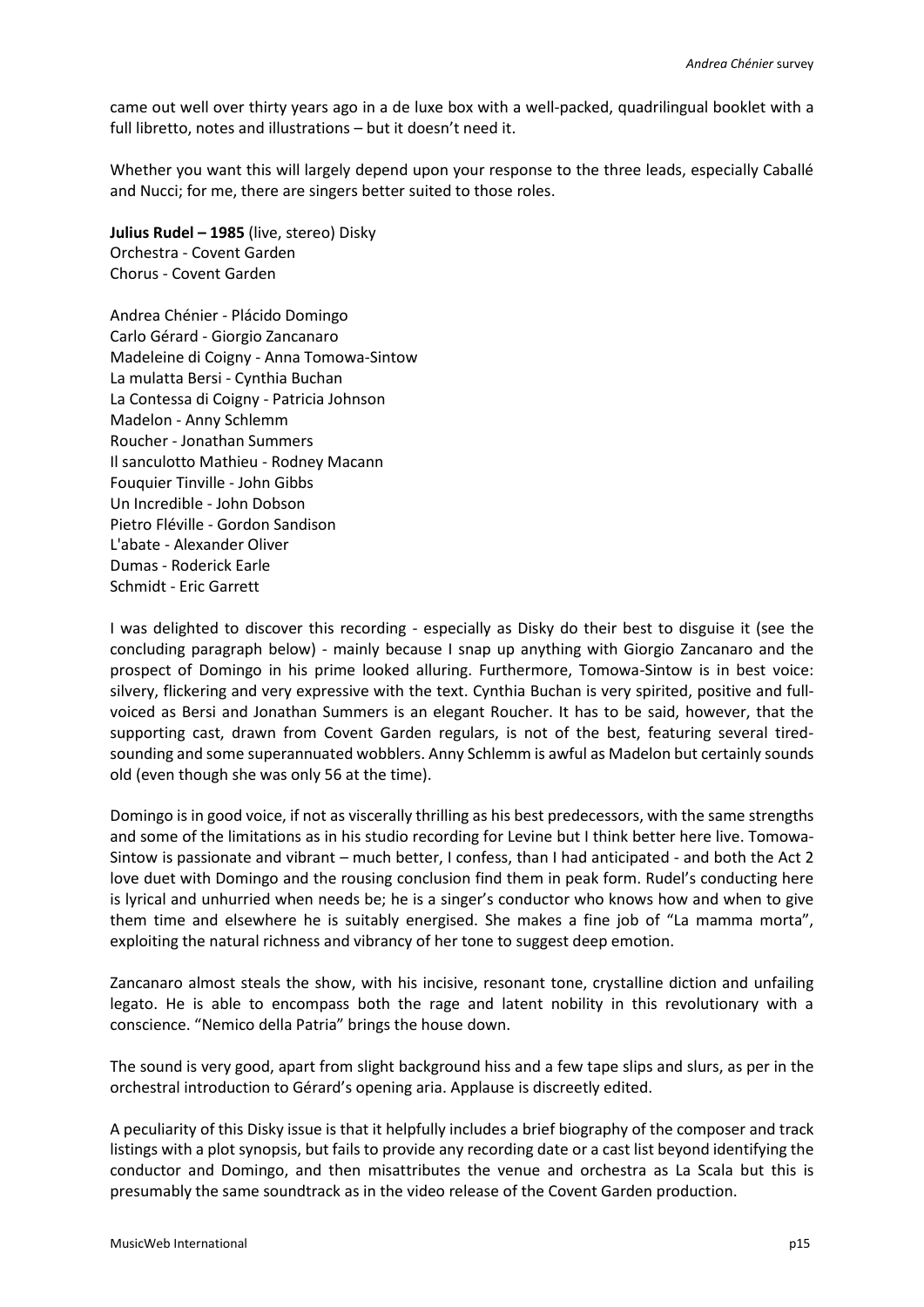**Giuseppe Patanè – 1986** (studio, digital) CBS Orchestra - Hungarian State Orchestra Chorus - Hungarian Radio & TV Chorus

Andrea Chénier - José Carreras Carlo Gérard - Giorgio Zancanaro Madeleine di Coigny - Éva Marton La mulatta Bersi - Klára Takács La Contessa di Coigny - Tamara Takács Madelon - Éva Farkas Roucher - Franco Frederici Fouquier Tinville - Tamás Bátor Un Incredible - Tullio Panè Pietro Fléville - Gábor Vághelyi L'abate - István Rozsos Dumas - Kázmér Sárkány Schmidt - János Tóth Il maestro di casa - Józef Moldvay

I first approached this recording with some reservations. First, I was unsure whether Carreras would still be in good vocal condition; although he was only forty when this was made, it was just before his leukaemia was diagnosed and when he was already approaching the end of his glory years, that first decade of his international career. Secondly, there are so many great accounts of this blockbuster of an opera, that another would have to be rather special to compete; my own favourites include studio recordings starring as Chénier tenors Gigli, Del Monaco, Corelli, Domingo and Marini. the latter going all the way back to a recording made in 1931, conducted by Molajoli with Bruna Rasa. Finally, Eva Marton 's huge foghorn of a soprano can be a barrier to the enjoyment of some; she could be an unremitting belter yet has also done some fine things, including a good Elektra, Judith in *Bluebeard* and, surprisingly, Margherita in Boito's *Mefistofele*.

On the assured credit side, some great things have come from the Hungaroton label and I have always liked the conducting of Patanè; furthermore, I am a huge fan of the great Giorgio Zancanaro, whom I consider to be the most under-rated of more recent baritones, so this looked as if it was worth a try.

I was not disappointed - in fact, pleasantly surprised. Zancanaro is, as I had hoped, absolutely riveting in his big arias, especially "Nemico della patria", his voice even, smooth, powerful and expressive; I love the fast pulse and steel in his sound. Patané brings unhurried weight and distinction to his conducting, really bringing out the beauty and detail of Giordano's orchestration and the orchestra itself plays magnificently. The chorus, too, is excellent; I love the distancing it is given in the ironically idealised and peaceful pastoral interlude in Act 1. The supporting cast ranges between barely adequate - a gusty Madelon where sometimes her one aria can be a show-stealer - and very good, as in Franco Federici's Roucher. The two Hungarian mezzos both named Takacs are a bit wobbly, but Klara is less offensive in that regard than Tamara, even if she lacks penetration up top.

But how about our hero and heroine? Marton is as expected only steadier: big and brazen but expressive, too, if only in a generalised way. Her tone is always slightly harsh - but Tebaldi evinced the same quality as she matured and continued to sing this, a favourite role - and she hasn't the range of vocal colour to provide much nuance in her arias and duets. However, she makes a real impact in "La mamma morta" with her evident commitment and the sheer size of voice; indeed, she is in danger of dwarfing Carreras in the belting duet concluding the aria with its huge, sustained top Bs - which she nails and he just about manages, although under audible strain.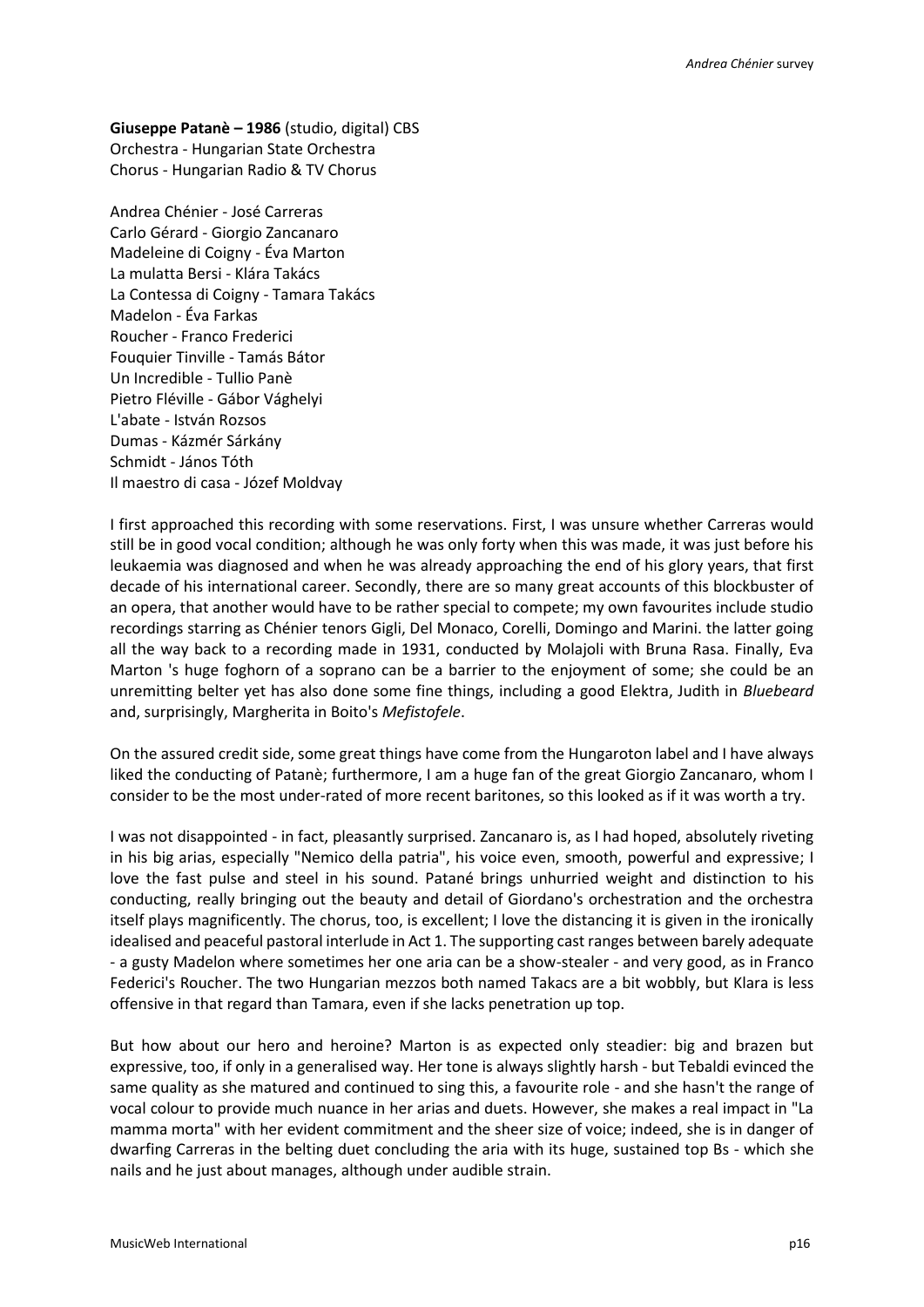Otherwise Carreras is in good voice with only a marginal loosening of the pulse of his vibrato in evidence, and sometimes an element of windiness mitigates the resonance of his timbre. He sings his big numbers with huge intensity and emotion, and by and large his is still a beautiful tenor. He cannot provide the visceral thrill of Del Monaco or Corelli but nobody would reasonably expect him to; certainly, he nearly matches Domingo in his recording for Levine.

The recorded sound is first rate and the presentation of the original CD issue lavish, with an informative essay, a full libretto and an oversized carton to contain the booklet and CD case.

**Marcello Viotti – 1989** (live composite, digital) Capriccio Orchestra - Radio-Sinfonie-Orchester Frankfurt Chorus - Hungarian Radio & Television Chorus

Andrea Chénier - Franco Bonisolli Carlo Gérard - Renato Bruson Madeleine di Coigny - Maria Guleghina La mulatta Bersi - Gisella Pasino La Contessa di Coigny - Evghenia Dunekova Madelon - Glenys Linos Roucher - Michele Pertusi Il sanculotto Mathieu - Stefano Rinaldi-Miliani Fouquier Tinville - Claudio Otelli Un Incredible - Heinz Zednik Pietro Fléville - Hans Helm L'abate - Pierre Lefèbre

This recording is designated as a "Live Composite" in the CLOR opera discography and a previous reviewer is sure that this is a radio broadcast before a very quiet audience. However, there is a not a trace of extraneous noise and I note that the recording took place over several days, between 30 August and 2 September 1989, so according to my ears this must be a studio recording unless there was more than one radio broadcast performance. Either way, the sound is very good, although everything is just a little bit distanced in the audio perspective. The Hungarian choir and Frankfurt Radio Symphony Orchestra are first rate under Viotti's, fleet, sensitive direction, even if occasionally I could with just a bit more of the gung-ho, Italianate approach to verismo brought to their studio recordings by Levine, Santini, Gavazzeni and Patanè.

It is precisely with Renato's Bruson's Gérard that I have reservations in this recording; I have never warmed to what I hear as an incipient bleat in his vocal production and rather weak top and bottom notes, without the black, metallic gleam I hear in baritones like Milnes and Bastianini, who previous excelled in that role. He is certainly better here than I have heard him elsewhere, so if you get on with his sound, you'll have no objection, as he acts very well and is clearly inside the part. The rest of the supporting cast is very good, including a splendid Bersi from Gisella Pasino, a rich-voiced Contessa di Coigny from Evghenia Dunekova and a similarly impressive Vecchia Madelon from Glenys Linos - three singers of whom I have never heard but who are all clearly major singers.

The opera itself is an uninterrupted melodic delight, bursting with great arias and dramatic confrontations; it has been a favourite with big-voiced tenors and sopranos since its premiere in its 1896 and I cannot understand why it does not hold a more prominent place in the operatic canon, especially as none other of Giordano's nine operas - with the possible exception of *Fedora* - has approached the success of this one. Gigli and Caniglia, Del Monaco and Tebaldi, Corelli and Stella and Domingo and Scotto have all made superb recordings; so how do Franco Bonisolli and Maria Guleghina (here spelt "Gulegina", Polish-style for some reason - she is Armenian-Ukrainian) measure up in such exalted company?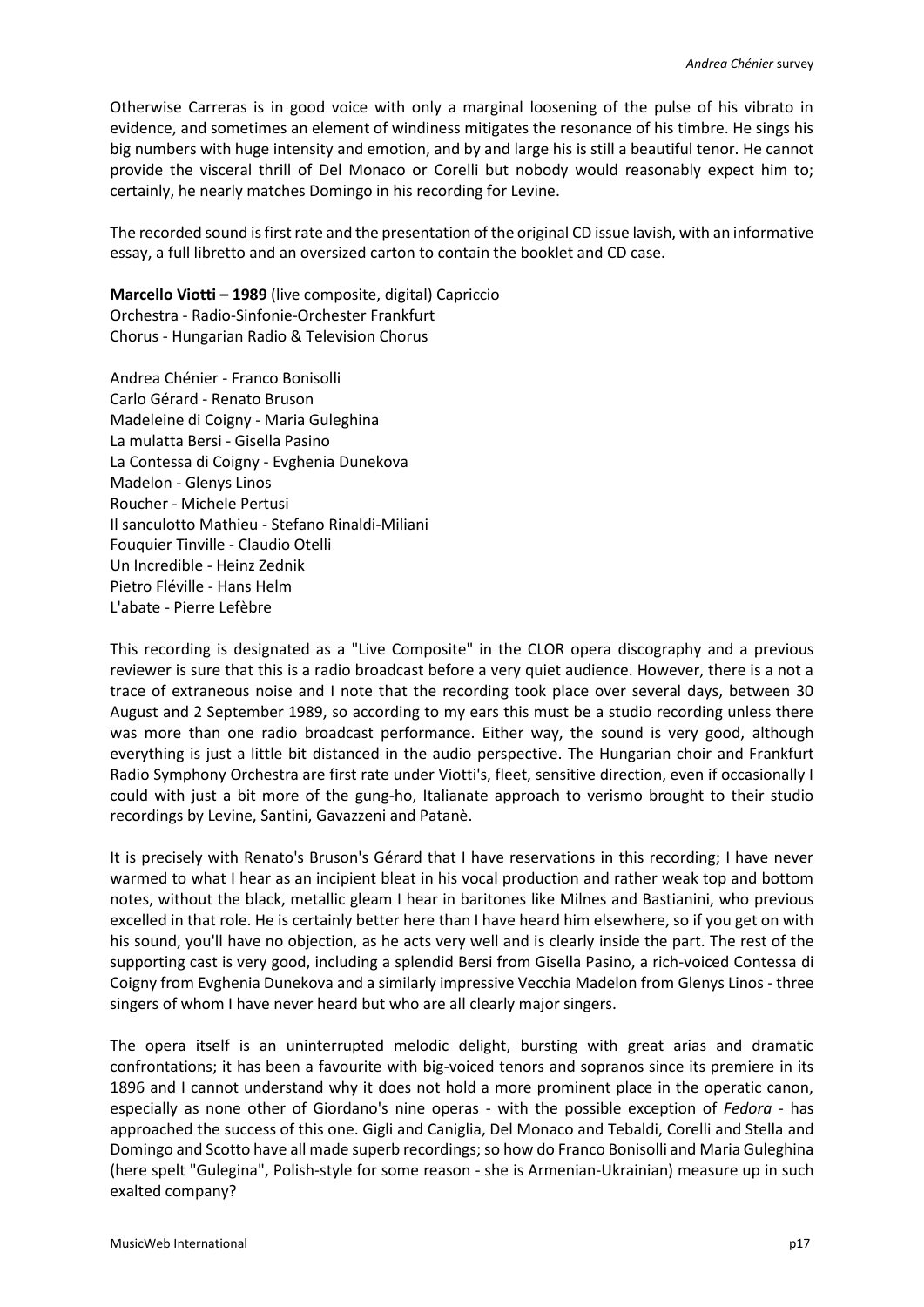Guleghin's big, vibrant, slightly fluttery soprano is well-suited to the role of Maddalena; her fast vibrato adds tension and intensity to her singing and she rises to the grand moments. Bonisolli is oddly restrained in his first aria, but his baritonal heft and security up top, in combination with precisely inflected, native Italian diction make him a grand, sympathetic and involving Chénier. Despite his increasing shenanigans as he aged, including the famous incident where he was fired from Salzburg for chucking his sword at Karajan in the pit, he was no brainless belter. Yes; he could deploy the can belto tricks and hold a top C or D indefinitely to the fury of conductors, but he was a highly subtle and versatile artist who could sing a very wide range of roles from bel canto lyric to dramatic tenor roles and, as here, could show remarkable restraint. He keeps his powder dry in that first aria before rising to a rousing conclusion with the thrilling "Amor, divino dono, non lo schernir" and the duet which closes Act 2 is thrilling. He occasionally slides up to top notes but the security once he's there is very satisfying and there is never any sense of strain in his big, generous tenor.

Of course, the make or break is that final, climactic screamer of a duet, "Vicino a te" as the tumbrils wheel the lovers off to be decapitated. Barely five minutes of the kind of vocal lunacy only true opera aficionados respond to, and Bonisolli and Guleghina deliver, even if no-one will replace my favourite duo of Corelli and Stella. If only they had had Zancanaro as their baritone partner...

(I have the bargain "edition opera" issue with the pink and orange cube front cover; apparently the original one on Capriccio had a full libretto.)

**Vlekoslav Sutej – 2005** (studio, digital) Universal Orchestra - Orchestra Sinfonica di Milano «Giuseppe Verdi» Chorus - Coro Sinfonico di Milano «Giuseppe Verdi»

Andrea Chénier - Fabio Armiliato Carlo Gérard - Carlo Guelfi Madeleine di Coigny - Daniela Dessi La mulatta Bersi - Rossana Rinaldi La Contessa di Coigny - Viorica Cortez Madelon - Viorica Cortez Roucher - Enzo Capuano Il sanculotto Mathieu - Marco Camastra Fouquier Tinville - Antonio Marani Un Incredible - Mauro Buffoli Pietro Fléville - Antonio Marani L'abate - Mauro Buffoli Dumas - Andrea Snarski Schmidt - Andrea Snarski Il maestro di casa - Andrea Snarski

I felt obliged to review this simply because it was the last studio recording to-date and has since received little attention.

It is at first a pleasure to listen to such a clean, clear, refined digital recording – then the first voice in the person of the major-domo instantly disappoints and we sigh. The Gérard, Carlo Guelfi, is competent with good diction, but there isn't much gleam or resonance in his cloudy baritone and voice after voice then enters without impressing; Viorica Cortez was a fine mezzo in her day but here at nearly seventy sounds very worn and although that suits her portrayal of La vecchia Madelon, it doesn't afford the listener much pleasure. There is more than a hint of rasp and flap in Daniela Dessi's soprano by this stage of her career, although she was only in her late forties. She sings with sincerity and gives an "old-fashioned", grandstanding performance of "La mamma morta" but there isn't much variety in